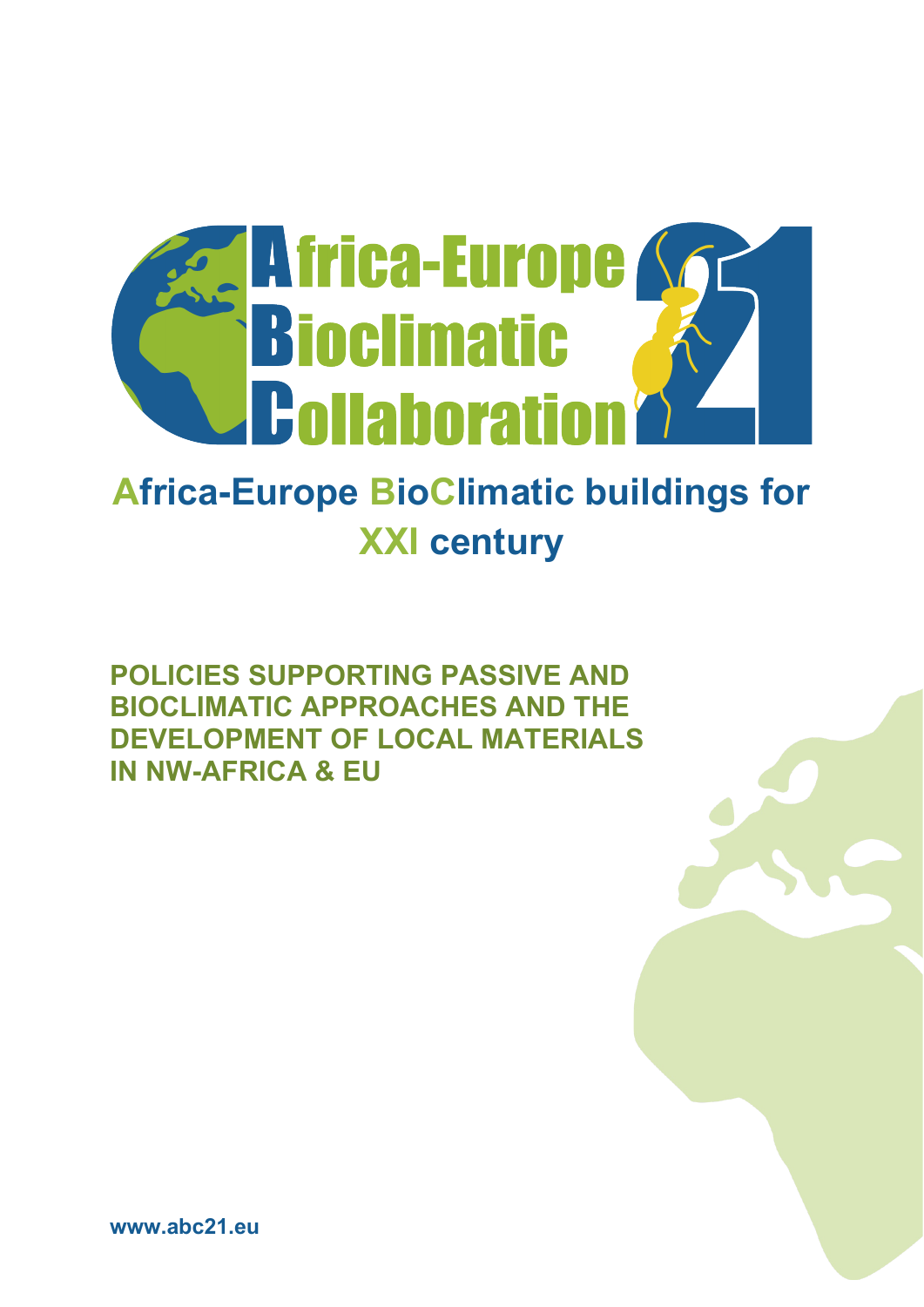# **ABC 21 Project**

This document has been developed as part of the project titled "**ABC 21 – Africa-Europe BioClimatic buildings for XXI century**".

The sole responsibility for the content of this presentation lies with the authors. This report reflects only the author's view. The Executive Agency for Small and Medium sized Enterprises is not responsible for any use that may be made of the information it contains.



The project has received funding from the European Union's Horizon 2020 research and innovation programme under grant agreement No 894712.

# **Document information**

| Name:                   | Report on policies supporting passive and bioclimatic approach, and<br>development of local materials and production chains in North-West Africa and<br>EU     |
|-------------------------|----------------------------------------------------------------------------------------------------------------------------------------------------------------|
| Date:                   | 19.05.2022                                                                                                                                                     |
| <b>Work</b><br>Package: | WP2: Analysis of needs and potentialities in the building sector                                                                                               |
| Task:                   | Task 2.4 - Review of policies supporting passive and bioclimatic approach,<br>and development of local materials and production chains in N-W Africa and<br>EU |

# **Authors**

| <b>Name</b>               | Email                          | Institution   |
|---------------------------|--------------------------------|---------------|
| Lorenzo Pagliano          | lorenzo.pagliano@polimi.it     | <b>POLIMI</b> |
| <b>Camilla Rampinelli</b> | camilla.rampinelli@e-sieben.at | e7            |

#### **REVISION**

| <b>Version</b> | <b>Date</b> | <b>Author</b>                          | <b>Description of changes</b> |  |
|----------------|-------------|----------------------------------------|-------------------------------|--|
| v1             | 25.08.2021  | Lorenzo Pagliano<br>Camilla Rampinelli | First version                 |  |
| v2             | 19.05.2022  | Lorenzo Pagliano                       | Update                        |  |

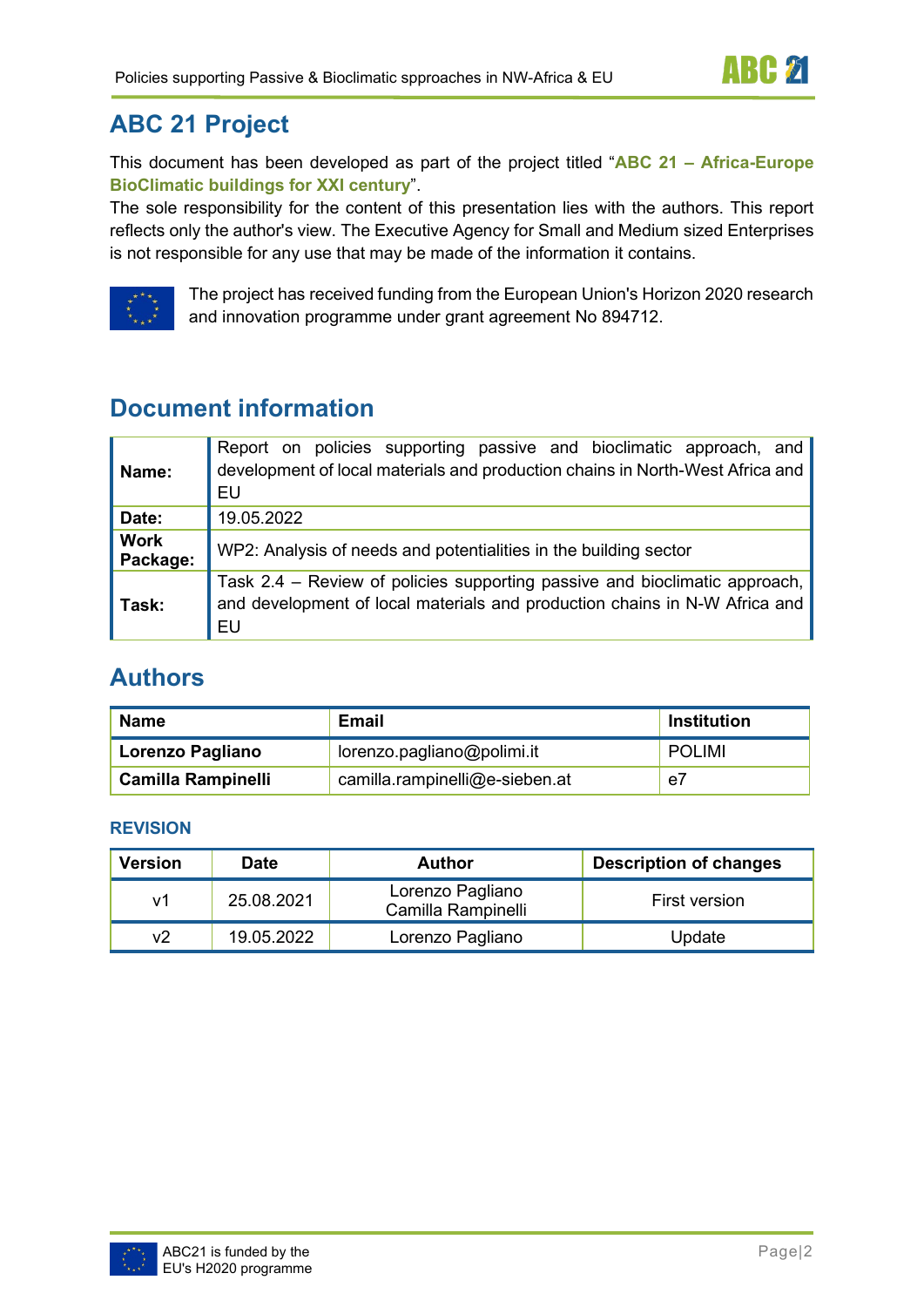# **Executive Summary**

We review in this report some successful or promising policies which might be effective in promoting highly comfortable buildings with minimal <u>energy need for heating and cooling</u>[1](#page-2-0)<u>, t</u>otal *primary energy use*, and *non-renewable energy use*, with a particular focus on summer comfort and cooling dominated climates. At the same time, we consider also policies and institutional frameworks for the promotion of the use of local, low impact materials. The focus of the analysis is methodological: **the aim is to highlight some key points which might be useful in developing or assessing policies**.

Some national implementations of the European Energy Performance of Buildings Directive (EPBD) are analyzed according to a set of criteria, e.g.

- Uniformity in definition of overall building performance when expressed in terms of *energy needs, delivered energy, total* or *non-renewable primary energy*, as univocally defined in EN-ISO 52000 – 2017.
- **Explicit choice of a comfort model which might favor the use of the bioclimatic** approach, with reference to the most recent standards e.g. ASHRAE 55-2020.
- **Use of physical energy balance rather than a nominal net zero balance over a year.**

Europe (as the rest of Global North) has developed standardised building archetypes relying heavily on materials of high embodied energy (concrete, steel, glass) and raw materials which are getting scarce. We review some experience and policies applied in Africa for qualifying and supporting bio and geo locally sourced materials.

For both continents, policies to support bioclimatic architecture under the XXI Century conditions will likely have to go beyond the building itself and involve district and city levels. Within the future climate, which will bring longer and longer periods of high temperature in summer, exacerbating the heat island effect in cities, efficient design and operation of buildings will be strongly connected with enabling/hindering conditions in cities. We present a matrix of interaction of policies aimed respectively at building and district level with a view of highlighting the necessary synergies.

As for financing economic incentives and support programmes, the report discusses:

- **ways to finance**: via debt or general taxation versus via a levy on energy carriers, with their respective implications on state budget and stability of industrial policy over time
- **ways to establish a priority of investments** with a focus on short term (indicators as Payback-time, marginal cost, interest rate form the private perspective…) or on reduction of risks and reduction of long term costs (full consideration of environmental and social externalities, internal rate of return, cost of conserved energy, interest rate from the society perspective…)

<span id="page-2-0"></span><sup>1</sup> For the definitions of *energy needs, delivered energy, total* or *non-renewable primary energy,* see D2.1. Explicit Correct defin

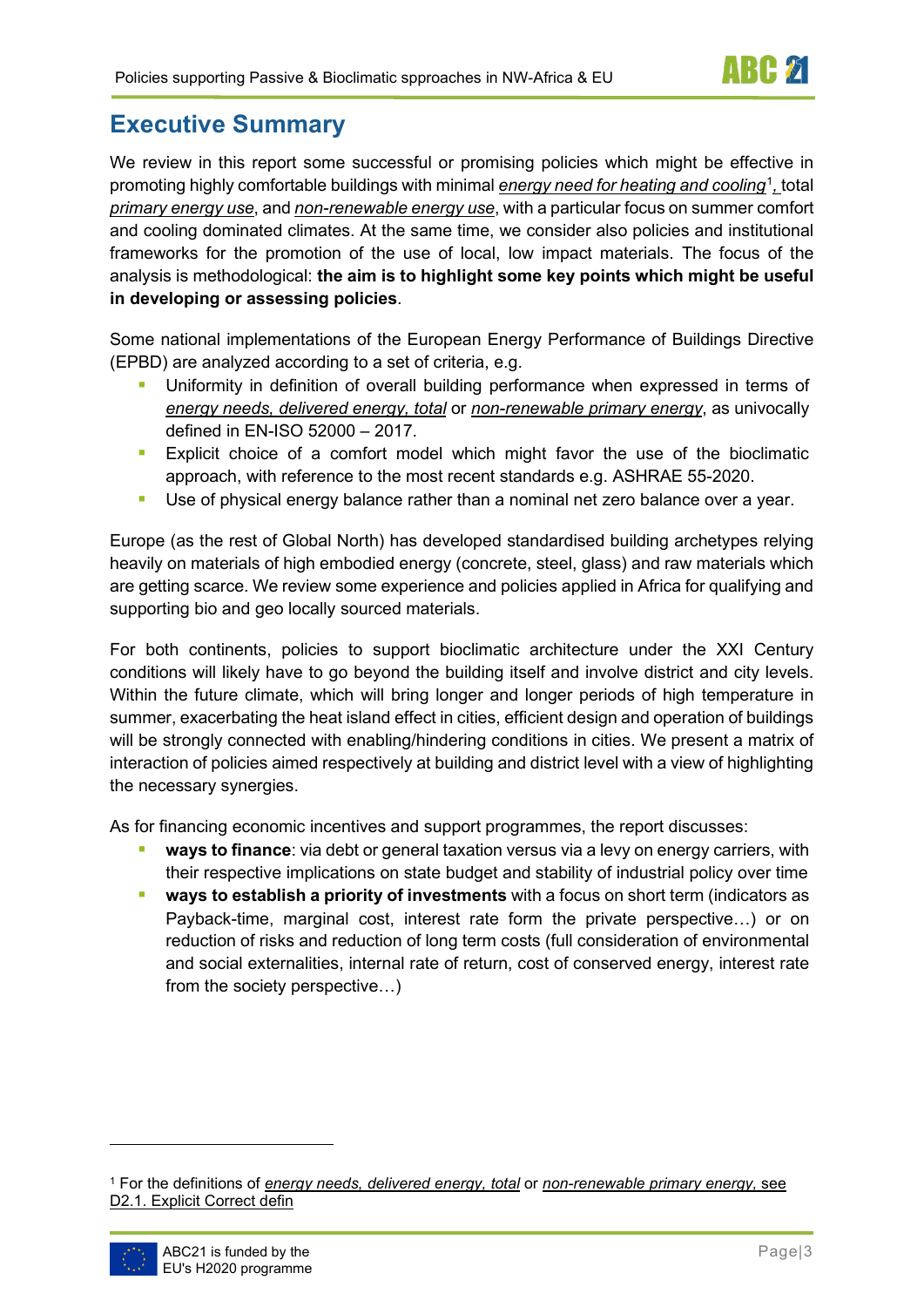

# **Abbreviations**

| <b>Term</b>      | <b>Name</b>                                              |  |
|------------------|----------------------------------------------------------|--|
| <b>AFMIN</b>     | Africa Microfinance Network                              |  |
| AR <sub>5</sub>  | <b>IPCC's Fifthth Assessment Report</b>                  |  |
| AR <sub>6</sub>  | <b>IPCC's Sixth Assessment Report</b>                    |  |
| <b>CEBs</b>      | <b>Compressed Earth Blocks</b>                           |  |
| CH <sub>4</sub>  | Methane                                                  |  |
| CO <sub>2</sub>  | <b>Carbon Dioxide</b>                                    |  |
| Dx.x             | Deliverable                                              |  |
| <b>ECOWAS</b>    | <b>Economic Community of West African States</b>         |  |
| <b>ECREEE</b>    | ECOWAS Centre for Renewable Energy and Energy Efficiency |  |
| <b>EPBD</b>      | European Energy Performance of Buildings Directive       |  |
| <b>ESCOs</b>     | Energy service companies                                 |  |
| <b>EU</b>        | Eurpean Union                                            |  |
| <b>ICTs</b>      | Information and Communication Technologies               |  |
| <b>IPCC</b>      | Intergovernmental Panel on Climate Change                |  |
| <b>LEED</b>      | Leadership in Energy and Environmental Design            |  |
| N <sub>2</sub> O | Nitrous oxide                                            |  |
| <b>NSB</b>       | <b>National Standards Bodies</b>                         |  |
| N-W              | North-West                                               |  |
| <b>nZEB</b>      | nearly Zero Energy Building                              |  |
| <b>NZEB</b>      | Net Zero Energy Buildings                                |  |
| <b>OECD</b>      | Organisation for Economic Co-operation and Development   |  |
| <b>PED</b>       | <b>Positive Energy District</b>                          |  |
| <b>RES</b>       | <b>Renewable Energy Sources</b>                          |  |
| <b>SDG</b>       | Sustainable Development Goals                            |  |
| <b>TEE</b>       | Titoli di Efficienza Energetica                          |  |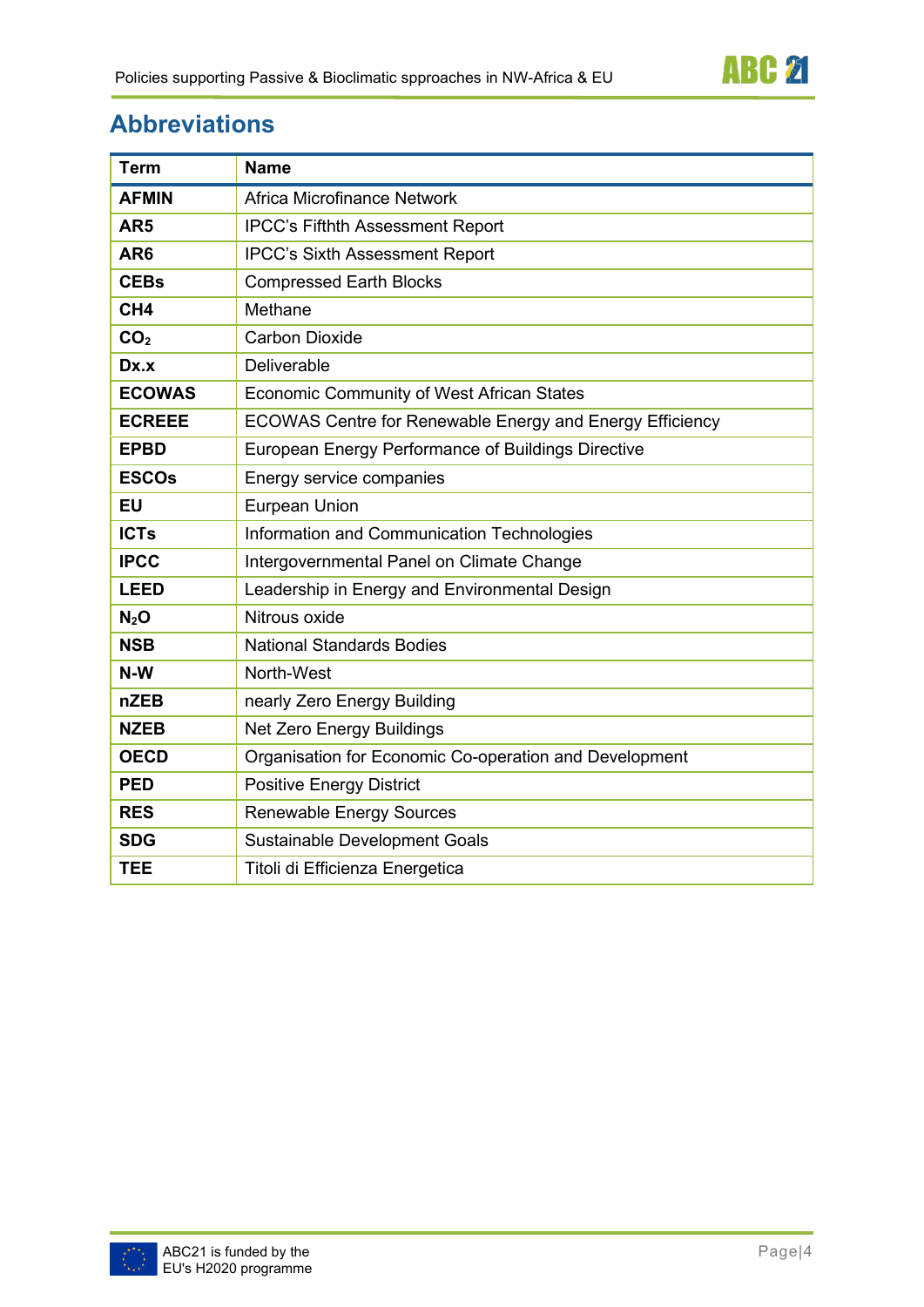# **Contents**

| 1.1                                                                                                |  |
|----------------------------------------------------------------------------------------------------|--|
|                                                                                                    |  |
| 2. Policy framework in the EU as example of Policies for low energy use in operational             |  |
|                                                                                                    |  |
|                                                                                                    |  |
| 3.2 Energy performance of buildings (EPBD) and a distinction between: nearly Zero                  |  |
| 3.3 An example of national implementation of EPBD, with potentialities and limits15                |  |
| 3.<br>Regulation for promotion of local bio & geo sourced materials with low embedded energy<br>19 |  |
|                                                                                                    |  |
|                                                                                                    |  |
|                                                                                                    |  |
| 4.                                                                                                 |  |
|                                                                                                    |  |

# **Figures**

| Figure 2 Compressive strength experimental testing set up via CONTROLS machine [37]  22 |  |
|-----------------------------------------------------------------------------------------|--|

# **Tables**

| Table 1. Interactions between policies to support reductions in energy use at building and district/city<br>level. Both types of policies might concur to support the uptake of the bio-climatic approach Source: [1] |
|-----------------------------------------------------------------------------------------------------------------------------------------------------------------------------------------------------------------------|
| Table 2: Requirements for nZEB buildings according to Italian legislation (DM 26/06/2015 and DLgs                                                                                                                     |
| Table 3: Countries with already established building standards and codes for earth and ecological                                                                                                                     |
| Table 4: Brick classes for earth blocks (EB) following DIN EN ISO 7500-1:2004-11.  20                                                                                                                                 |
| Table 5: Brick classes for earth masonry mortar (EMM) following DIN EN 1015-11: 2007-05 20                                                                                                                            |
| Table 6: Brick classes for earth plaster mortar (EPM) following DIN EN 1015-11: 2007-05 20                                                                                                                            |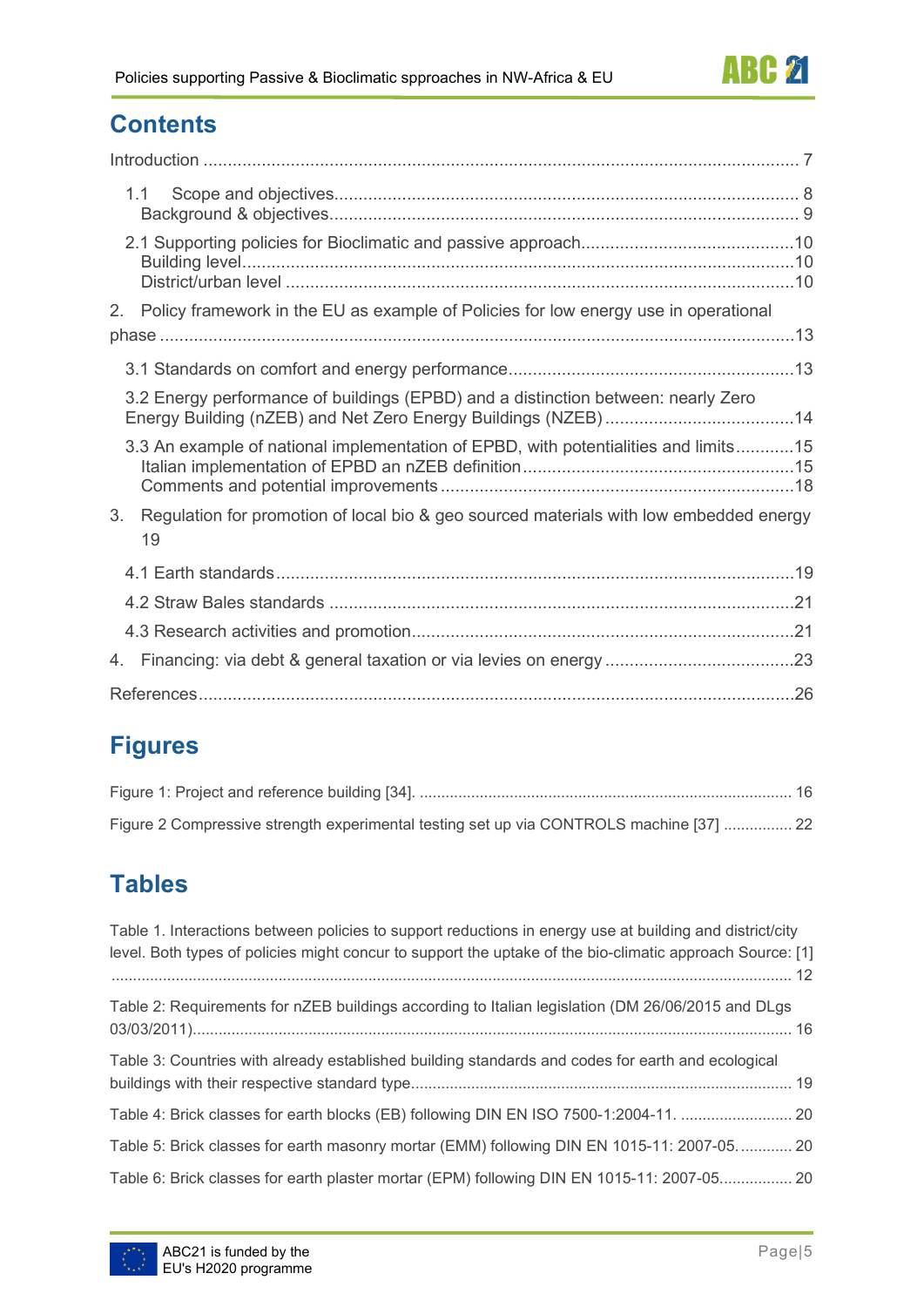

| Table 7: Area of applications of earth building materials as a function of their strength following DIN |  |
|---------------------------------------------------------------------------------------------------------|--|
|                                                                                                         |  |

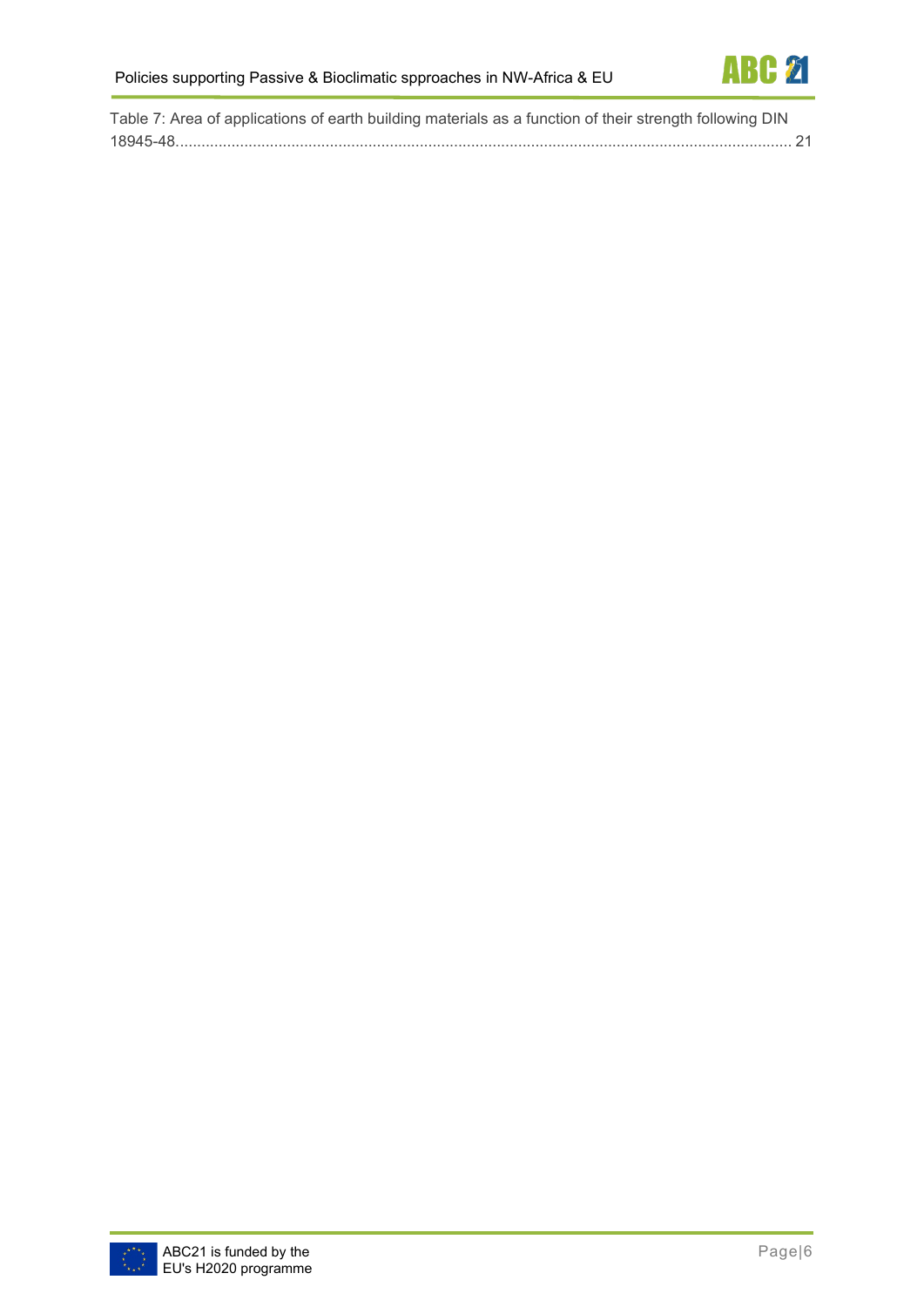## <span id="page-6-0"></span>**Introduction**

We review in this report some successful or promising policies which might be effective in promoting highly comfortable buildings with minimal *energy need for heating and cooling, total primary energy use*, and *non-renewable energy use*, with a particular focus on summer comfort and cooling dominated climates. At the same time, we consider also policies and institutional frameworks for the promotion of the use of local, low impact materials.

The focus of the analysis is methodological: the aim is to highlight some key points which might be useful in developing or assessing policies.

EU has created via its Directives a legislative infrastructure (mandatory Building performance certificates, cost optimal methodology, mandatory nearly Zero Energy Buildings, National renovation plans) and support actions (e.g. Framework Research Program, H2020, fiscal and incentives to energy efficiency in many states, ...).

Voluntary labels like Minergie and Passivhaus, in certain cases used by local governments as *de facto* standards have favoured innovation and high-quality materials and components.

But also important limitations have been created by a nonuniformity of nomenclature among Member States, and the parallel nonuniformity in definition of overall building performance when expressed in terms of *energy needs, delivered energy, total* or *non-renewable primary energy* [1], as univocally defined in EN-ISO 52000 – 2017 [2].

This creates a barrier to effective communication and comparability of performances of design approaches and techniques. Other approaches have taken more the road of giving the building sector precise guidance on the performance of single elements, with a clear focus on the envelope, as e.g the obligations on g-value of solar protections and on thermal mass in Switzerland.

Some of the lessons learned from the application over time of the above policy tools will be relevant in a different context where there is high pressure from the need for affordable new housing e.g. in N-W Africa, and hence a need to promote good buildings from the start, in ordert to avoid to lock-in in a state of high energy demand the building stock. Africa might avoid the process where e.g. in Europe, very low-quality envelopes were built over decades of apparent infinite availability of cheap fossil energy, thus resulting in the present need to invest large amounts of resources and time to retrofit the large inefficient building stock thus created. **Africa could leap-frog to build directly building fabrics with very low** *energy needs for heating and cooling*, which can be served in an affordable way by limited amounts of renewable energy.

On the other side Europe has developed an architecture relying heavily on materials of high embodied energy (concrete, steel, glass) and raw materials which are getting scarce. It becomes urgent to explore how policy initiatives may promote geo and bio sourced materials in Europe, possibly taking inspiration of experiences in Africa, in particular in the N-W.

For both continents, policies to support bioclimatic architecture under the XXI Century conditions will likely have to go beyond the building itself and involve district and city levels. Within the future climate, which will bring longer and longer periods of high temperature in summer, exacerbating the heat island effect in cities, efficient design and operation of buildings will be strongly connected with enabling/hindering conditions in cities. E.g. the use of night

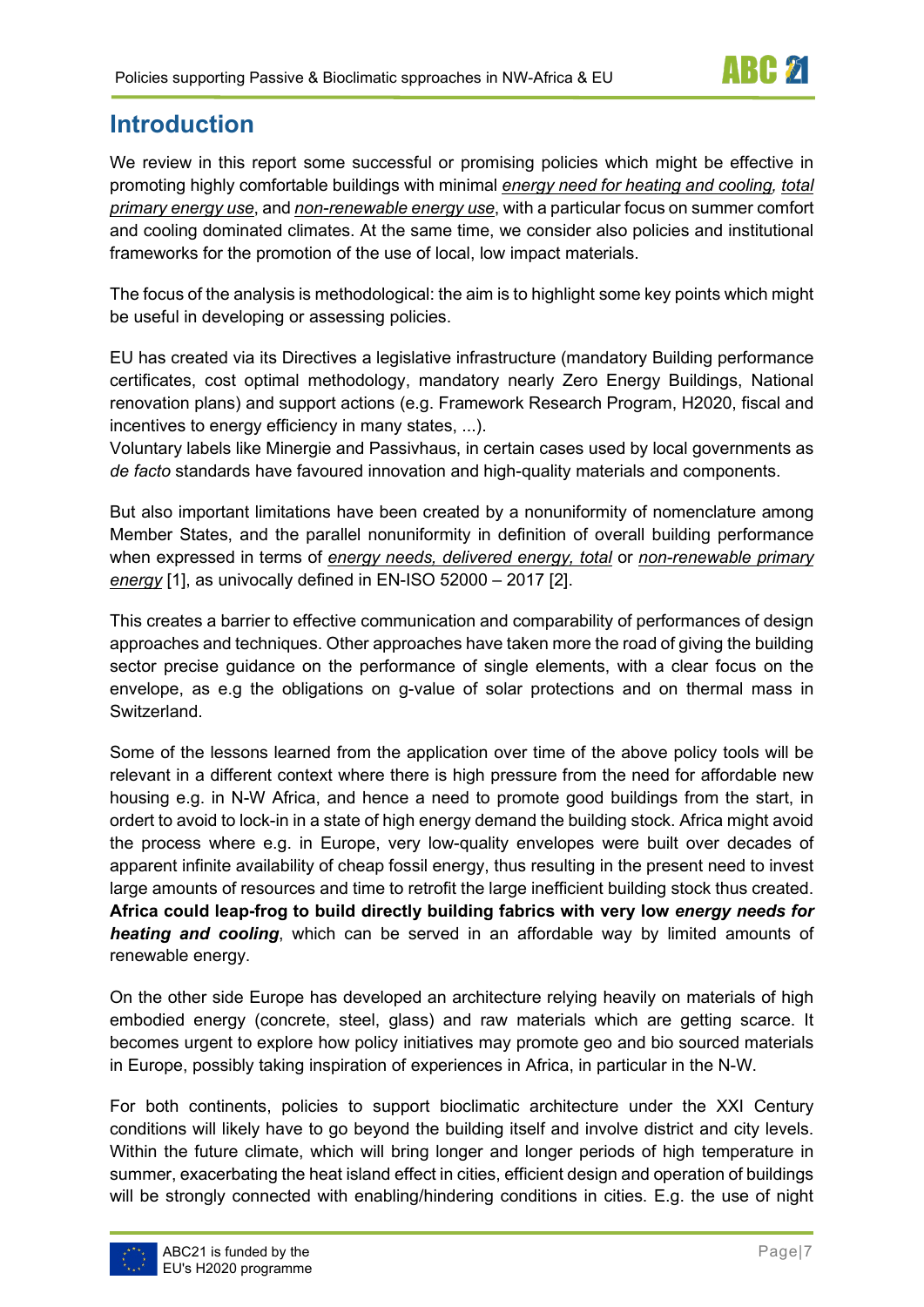ventilation of a residential building in summer to achieve comfort without (or with limited) use of air-conditioning are dependent from the level of noise and air pollution in the sorrounding area, on the use of cool materials for urban surfaces, on shading and presence of vegetation at district level.

Hence legislation and policies able to guide land planning procedures in a direction favorable to bioclimatic architecture are relevant for the future. Policies for mobility in a situation of rapid urbanization as in many African countries might profit of EU experience and jump forward with creativity by avoiding the car-centric design which many EU cities are now working hard to reverse, in certain cases with rapid results (e.g. Paris, Bruxelles…). Indicators of "*accessibility*" rather than "*mobility*" should be used to drive the planning process in a more sustainable direction, as suggested e.g. in a major study for OECD. [3]

### <span id="page-7-0"></span>**1.1 Scope and objectives**

Based on the analysis performed in the parallel work for preparation of D3.1 (energy) and D3.2 (comfort), which has shown the recent progress in the definition of low and zero energy buildings and the development of comfort models, a series of criteria are derived for the analysis of current policies and the formulation of forward looking ones. For a summary of D3.1 (energy) and D3.2 (comfort), see the deliverables themselves and the presentation of the keypoints in the webinar (Energy and comfort assessment in buildings: important new advances introduced in international standards. Which implications arise for EU and African policies?) held at eceee conference and available [online.](https://www.youtube.com/watch?v=DDuiDITT77Y&t=3s) Those criteria might be summarized, for clarity of presentation and communication in the form of a list of questions:

- → Do policies **EXPLICITLY** mandate reductions of "energy needs for heating and cooling"?
- $\rightarrow$  Do policies promote reduction of total primary energy use and not only of nonrenewable primary energy use, do they promote low and zero energy balance with a physical rather than fictional accounting approach?
- $\rightarrow$  Do policies explicitly refer to the Adaptive comfort model?
- $\rightarrow$  Do policies allow and promote use of air velocity as key factor for summer comfort?
- $\rightarrow$  Do policies correctly consider both stationary parameters (e.g. stationary thermal transmittance) and dynamic parameters (e.g. periodic thermal transmittance, phase shift and attenuation of heat wave through walls and roofs)?
- $\rightarrow$  Do policies promote physical and regulatory frameworks that enable low-energy lifestyles (i.e sufficiency, as defined in IPCC Sixth Assessment Report Chapter 5 on energy demand?
- $\rightarrow$  Do policies promote clean, silent, low temperature districts where to build?
- $\rightarrow$  Do policies support a "societal point of view" in investment analysis? e.g. using "cost of conserved energy" or Internal rate of return rather than (short time oriented) payback time as indicator? Societal discount rates (e.g. 1-2%) rather than private discount rates (e.g. 5-10%)?
- $\rightarrow$  Do policies include external costs (pollution, health damage) in calculating the optimal level of energy needs or energy performance of buildings to be enforced?
- $\rightarrow$  Do policies support the conscious and skilled use of local materials and their integration in the design and construction workflow?
- $\rightarrow$  In general, do policies support the adoption of bio-climatic approach and passive tecniques in general terms or via precise, verifiable approaches and parameters as e.g. the above-mentioned ones?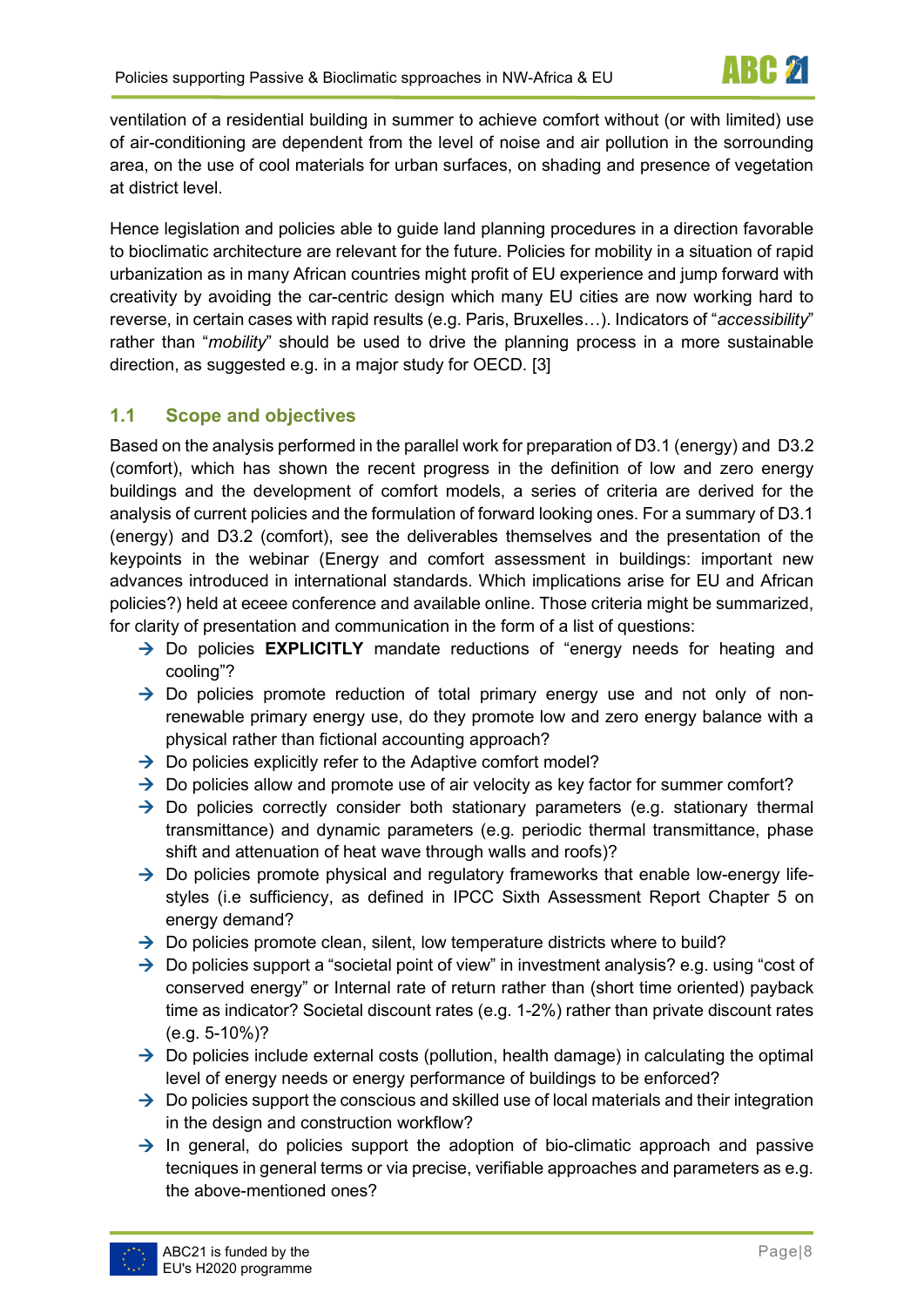#### <span id="page-8-0"></span>**Background & objectives**

The recent IPCC's Sixth Assessment Report (AR6) on the physical science basis of climate change concludes that "It is unequivocal that human influence has warmed the atmosphere, ocean and land. Widespread and rapid changes in the atmosphere, ocean, cryosphere and biosphere have occurred.

Since 2011 (measurements reported in AR5), concentrations have continued to increase in the atmosphere, reaching annual averages of 410 ppm for carbon dioxide  $(CO<sub>2</sub>)$ , 1866 ppb for methane (CH<sub>4</sub>), and 332 ppb for nitrous oxide (N<sub>2</sub>O) in 2019.... The scale of recent changes across the climate system as a whole and the present state of many aspects of the climate system are unprecedented over many centuries to many thousands of years. … In 2019, atmospheric  $CO<sub>2</sub>$  concentrations were higher than at any time in at least 2 million years (high confidence), and concentrations of  $CH_4$  and  $N_2O$  were higher than at any time in at least 800,000 years (very high confidence).

Evidence of observed changes in extremes such as heatwaves, heavy precipitation, droughts, and tropical cyclones, and, in particular, their attribution to human influence, has strengthened since AR5. "

Under such dramatically shifting boundary conditions, policies should evolve creatively and as quickly as possible. In particular, countries under strong and rapid devolution might profit of previous experience (positive and negative) to leapfrog towards new policies able to strongly participate to mitigation of climate change at global level and to embed from the start adaptation to future climate needed at local level.

Currently energy efficiency and, more recently, *energy flexibility* drive the policy practices to achieve high sustainability goals, e.g., in a heating dominated period a clever utilization of thermal mass may allow one to manage the building as a thermal battery over a time frame of a few days rather than hours, if the building fabric is highly insulated and high efficiency heat recovery on ventilation is applied. Similarly, in a cooling dominated period of the year or in a cooling dominated region, as many in Africa, thermal mass, heat protection, adequate and accuratrely controlled ventilation openings and other passive tecniques may allow to manage the building as a thermal battery over a time frame of a few days rather than hours.

Therefore, in the case of existing buildings, the path of deep renovation focused first at improving the building fabric, can be a prerequisite enabler. This *flexibility* (in new or retrofitted building fabrics) allows dealing with the challenges linked to the intermittent nature of many renewable energy sources and their exploitation at the level of a cluster of buildings. Given the need of a means of storage from the daily to the interseasonal scale, a strong reduction of *energy needs for heating and cooling* via efficiency techniques and physical and regulatory frameworks that enable low-energy life-styles might prove decisive. This would reduce the size of the required storage and the connected embedded energy and energy losses.

At the same time, a strong reduction of *energy needs* and hence of the physical infrastructures required to serve those needs, appears as a fundamental step for achieving the international goals related to halting *land consumption*. The United Nations Sustainable Development Goal (SDG) indicator 11.3.1: "Ratio of land consumption rate to population growth rate" postulates that when this ratio is high, such a "growth turns out to violate every premise of sustainability that an urban area could be judged by". In Europe, where population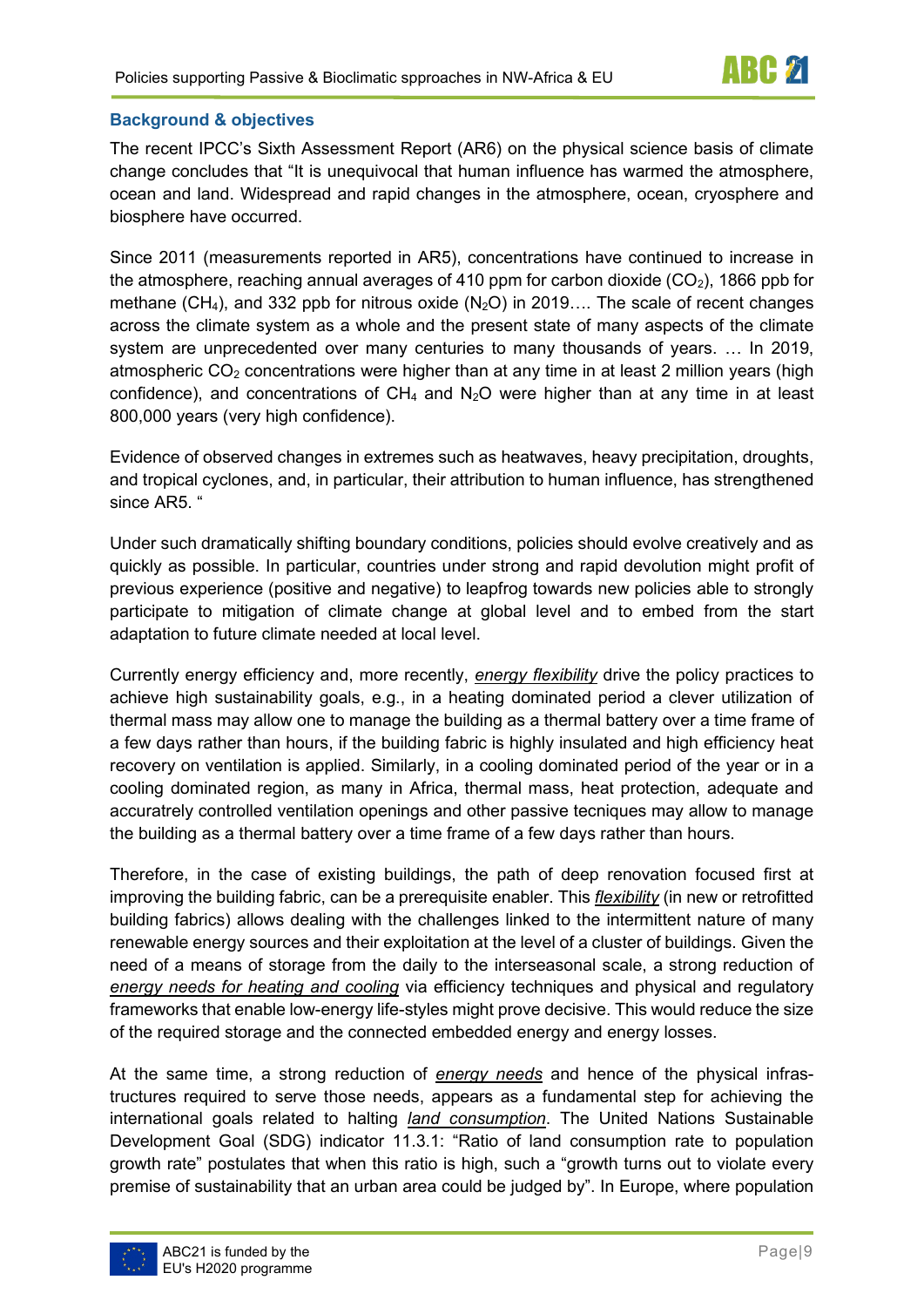is projected to remain stable or even slightly declining throughout this century [4], the EU institutions have taken a commitment to be "a frontrunner in implementing [ . . . ] the SDGs" and to aim at "no net land take by 2050" [5,6]. On 29 April 2021 the European Parliament approved with a majority of 605/660 a resolution asking the EU Commission to draft a new directive for the protection of soil with the objectives of "no land degradation" by 2030 and "*no net land take*" by 2050 at the latest. The inclusion of **land protection objectives** might be quite important also for Africa, to face climate instabilities affecting food production and the doubling of population foreseen in the next few decades.

### <span id="page-9-0"></span>**2.1 Supporting policies for Bioclimatic and passive approach**

#### <span id="page-9-1"></span>**Building level**

Bioclimatic approach with its reliance on passive technologies is by definition a solution to the goal of mitigation (by minimizing use of active systems requiring an external – mostly fossil in last century – source of energy) and the need for some adaptation (by creating indoor and outdoor spaces which provide comfort just with passive interaction with the surrounding environment).

Recently the concept of "passive survivability" by the LEED certification framework rephrases what has been the objective of vernacular architecture for centuries and was made explicit and conscious by the work of bio-climatic researchers and pioneers of XX century (Baruch Givoni, Victor Olgyay, Laurie Bake, Assan Fathy…)

Use of local materials with low embedded energy and little environmental impact has also been a necessity for centuries and after being abandoned is making a come back at many levels, including high quality, conscious architecture as e.g. Anupama Kundoo, Francis Kere, Mass group are practicing. Those approaches have the potential to overcome the aura of modernity constructed around standardized and architecturally poor construction typologies which became prevalent in the OECD countries during the last decades of XX century and are now often used as models in developing and emerging countries.

#### <span id="page-9-2"></span>**District/urban level**

The cultural shift needs to be appreciated and incorporated in policies not only at building level, but also at district/urban level. This is part of the philosophy and physics of bio-climatic architecture and was made explicit since the beginning e.g. in the seminal work of Baruch Givoni [7] [8], Hassan Fathy [9], Louis Soulier [10],…

The challenge of sustainable development of urban areas is of key importance for both Africa and EU. The European Union has defined an ambitious strategy and implementation plans to make cities inclusive, safe, resilient and sustainable, in accordance with the 2030 Agenda for Sustainable Development of the United Nations [11]. Ongoing and foreseen accelerated urbanization in many areas of the world, including Africa, interacts with other challenges, including rapid population growth, age structure of population, climate change, environmental quality and access to energy [12]. Urban and regional planning is called to reassess how to sustainably supply the population with the needed services at an affordable cost. Reflecting this, urban actors and scholars have created a number of city labels, such as "sustainable city", "smart city", "green city" and "resilient city", to represent cities' responses to various challenges of urban transformation. Among them, the 'smart city' has prevailed as the most researched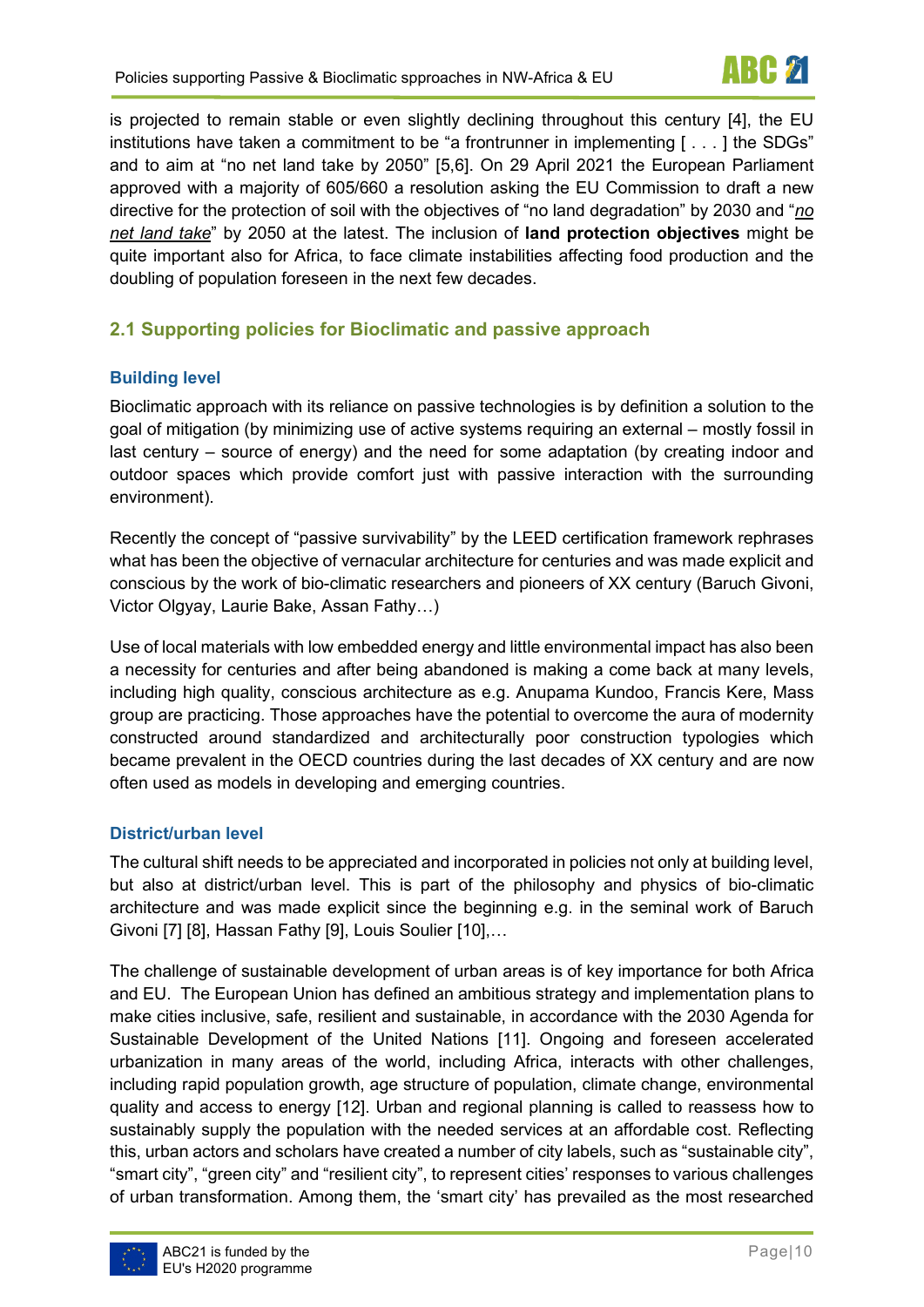

concept in the recent period [13], even if it is sometimes presented as being focused only on the application of information and communication technologies (ICTs) and leaving in the background a number of issues related to building physics and space and social organization. Most recently a "15 min City" concept has been presented that proposes fundamental changes in urban planning aimed at redesigning neighborhoods so that individuals can reach the school, workplace, groceries, sport and recreational sites, etc., within a 15 min travel distance, either by bike or on foot [14,15].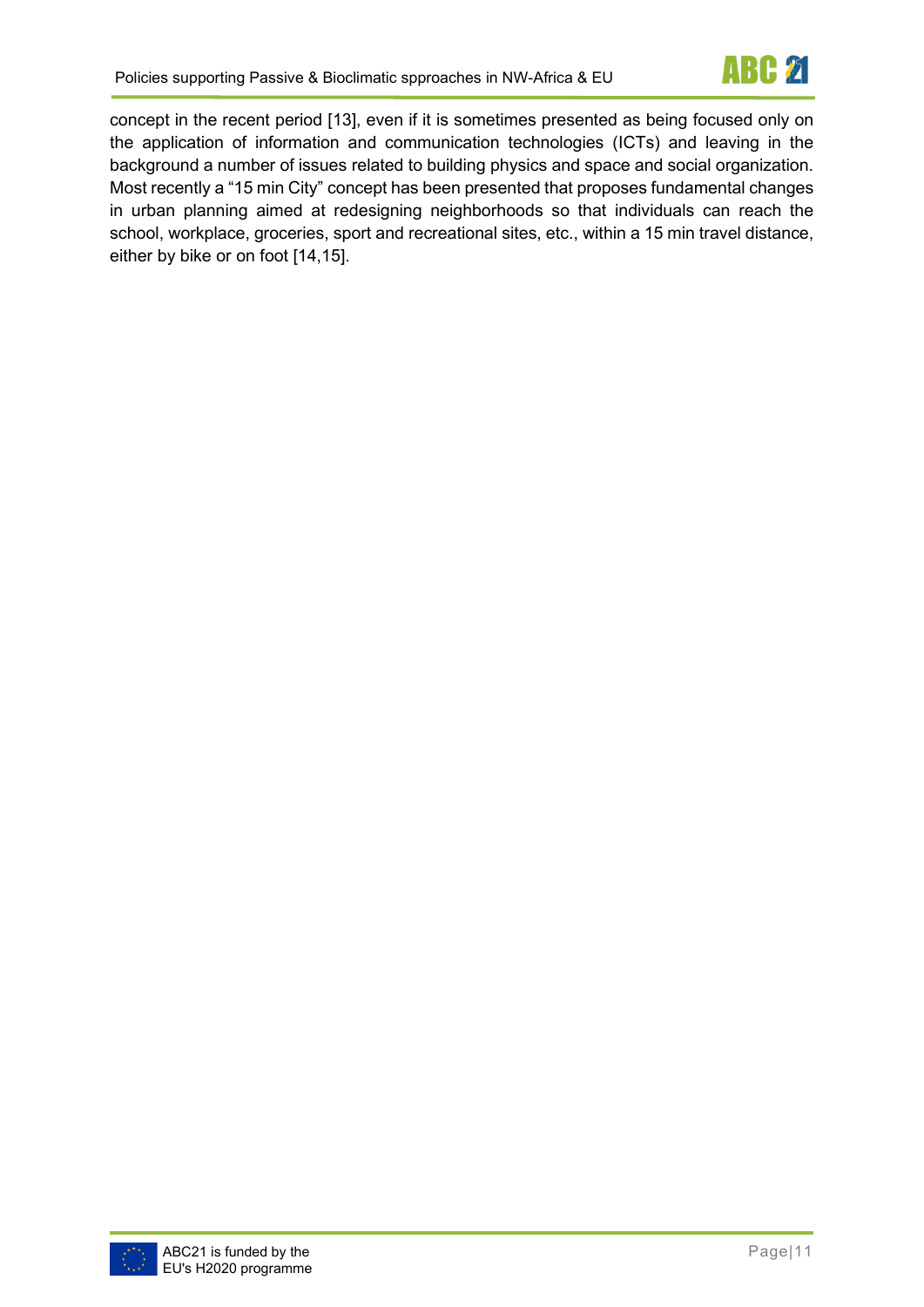| <b>Sufficiency Actions</b><br>in Buildings $\rightarrow$                               | <b>Summer Night</b><br><b>Ventilation and</b><br><b>Ceiling Fans Rather</b><br>Than Air<br>Conditioning                                                      | <b>Summer Night</b><br><b>Ventilation Rather</b><br>Than Air<br>Conditioning                                  | Adequate m <sup>2</sup> per<br>Capita Floor Space                                                                                                                                          | Adopt "Sufficient"<br><b>Mobility Modes:</b><br>Bicycle, Walk,<br><b>Public Transport</b>                                                                           | Line Drying and<br><b>Water/Hot Water</b><br><b>Saving</b>                                                                                                                                                                                         |
|----------------------------------------------------------------------------------------|--------------------------------------------------------------------------------------------------------------------------------------------------------------|---------------------------------------------------------------------------------------------------------------|--------------------------------------------------------------------------------------------------------------------------------------------------------------------------------------------|---------------------------------------------------------------------------------------------------------------------------------------------------------------------|----------------------------------------------------------------------------------------------------------------------------------------------------------------------------------------------------------------------------------------------------|
| In order to perform<br>sufficiency actions,<br>inhabitants would<br>$need \rightarrow$ | Silence at night, clean<br>air                                                                                                                               | External air<br>temperature < $20^{\circ}$ C<br>at night                                                      | Pleasant common<br>indoor/outdoor<br>spaces (shared guest<br>rooms, music rooms,<br>office space, playing<br>spaces for children,<br>etc.) to reduce the<br>need for individual<br>volumes | Easy access to<br>services, schools,<br>work and coworking<br>spaces, equally<br>distributed in the<br>city; independence of<br>movement for<br>children and elders | Well-designed spaces<br>for line-drying,<br>installed water<br>saving devices.<br>Comfortable showers<br>in place of bathtubs                                                                                                                      |
| Presently cities create<br>$constraints \rightarrow$                                   | Noise, mainly from<br>cars and motorcycles.<br>PM10, PM2.5<br>pollution and other<br>air contaminants                                                        | Asphalt, city canyons                                                                                         | Inhospitable districts,<br>obligation for car<br>parking spaces at<br>buildings and free car<br>parking on streets                                                                         | Distance between<br>functions,<br>unacceptable risks for<br>cyclists, pedestrians<br>and persons with<br>disabilities                                               | Dust in air                                                                                                                                                                                                                                        |
| Cities should offer<br>enabling<br>conditions $\rightarrow$                            | Car-free residential<br>districts and zones at<br>20 or 30 km/h                                                                                              | White/cool surfaces.<br>Geometries<br>facilitating air<br>movement. Water<br>surfaces and urban<br>vegetation | Walkable, cyclable<br>districts, green<br>spaces, spaces for<br>playing and spaces in<br>the building for<br>common activities                                                             | Equitable access to<br>street space and<br>equal access to<br>various<br>transportation modes                                                                       | Information<br>campaigns on water<br>saving devices and<br>on the high quality of<br>drinking water from<br>the tap                                                                                                                                |
| Legislation and<br>Regulation<br>shouldaddress $\rightarrow$                           | Objective and<br>adequate<br>temperature and<br>humidity set-points<br>in regulation.<br>Limitations to car<br>number and to speed<br>limits to $20-30$ km/h | Mandatory<br>white/cool surfaces,<br>mandatory external<br>solar protections (as,<br>e.g., in Switzerland)    | Minimum<br>requirements of<br>green spaces and of<br>common spaces for<br>meetings                                                                                                         | EPBD (and national<br>build codes):<br>mandatory protected<br>spaces inside<br>buildings for bicycles,<br>wheelchairs and<br>strollers                              | Mandatory spaces for<br>line drying,<br>mandatory labeling<br>of low-flow water<br>devices, mandatory<br>showers rather or in<br>addition to bathtubs<br>(with access at the<br>same level of the<br>floor for easy access<br>by aging population) |

**Table 1. Interactions between policies to support reductions in energy use at building and district/city level. Both types of policies might concur to support the uptake of the bio-climatic approach Source: [1]** 

<span id="page-11-0"></span>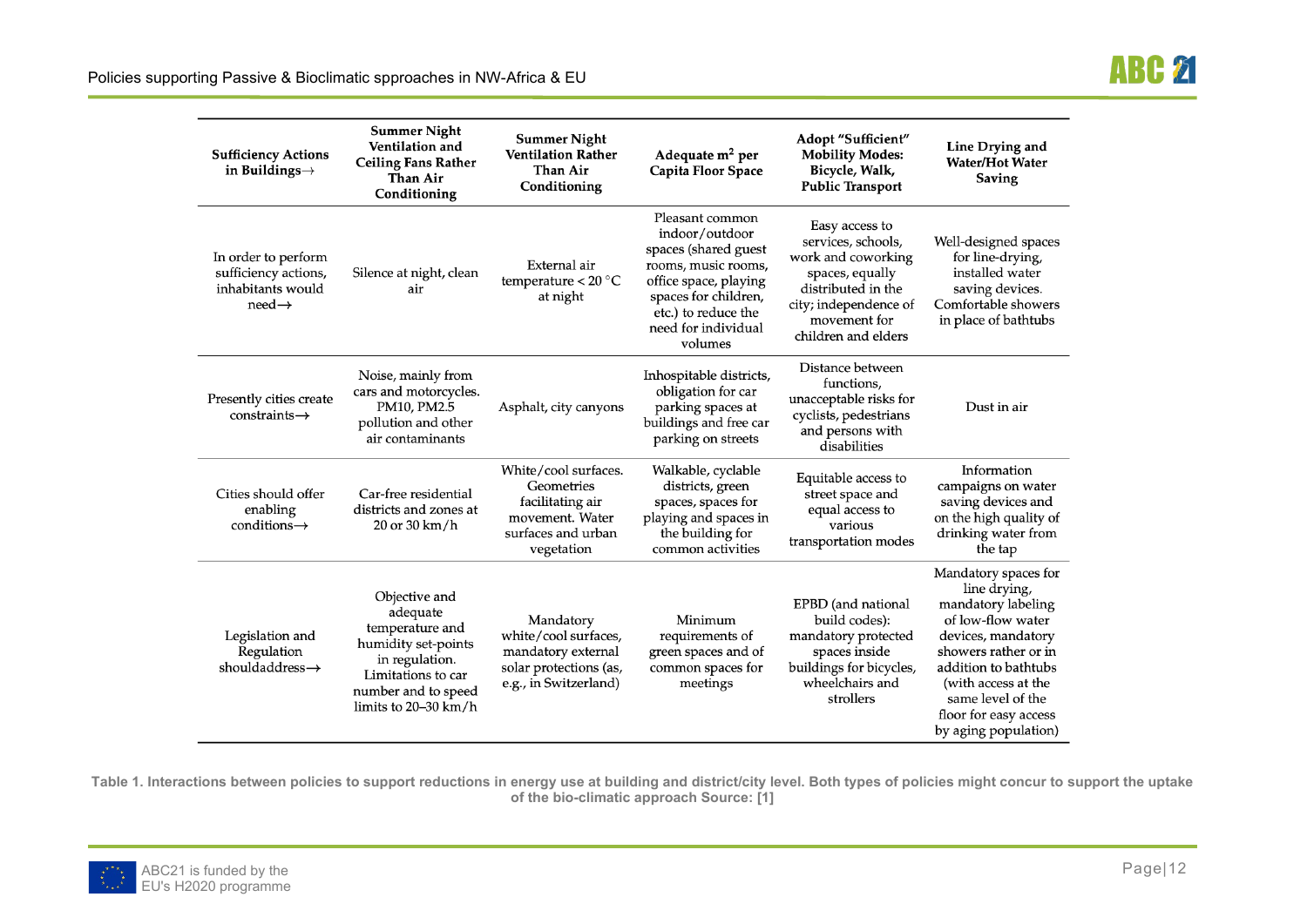# <span id="page-12-0"></span>**2. Policy framework in the EU as example of Policies for**

# **low energy use in operational phase**

In the Commission work programme for 2021, the revisions and initiatives linked to the European Green Deal climate actions and in particular the climate target plan's 55 % net reduction target are presented under the Fit for 55 package.

The European Green Deal, presented in the communication (COM(2019)640) of 11 December 2019, sets out a detailed vision to make Europe a climate-neutral continent by 2050, safeguard biodiversity, establish a circular economy and eliminate pollution.

In her 17 September 2020 State of the Union address, the Commission President Ursula von der Leyen proposed the emissions reduction target for 2030 to be set at 55 %, alongside a revision of the EU's climate and energy legislation by June 2021, a target of spending 37 % of the €750 billion NextGenerationEU recovery fund on Green Deal objectives, and the intention to raise 30 % of the NextGenerationEU budget through green bonds.

The Commission adopted the communication 'Stepping up Europe's 2030 climate ambition - Investing in a climate-neutral future for the benefit of our people' (commonly known as the 2030 EU Climate target plan), on the same day. It also includes an updated 2030 emissions reduction target of net 55 % compared to 1990 levels, from the current 40 % emissions reduction target.

Revisions of all the main Directives addressing energy (Energy Performance of Building Directive, Energy Efficiency Directive, Renewables Directive) are underway and foreseen to be completed in 2022.

Connections between buildings and mobility (hence districts/cities) have appeared for the first time in the latest version of the EPBD, where art 8 and recital 28 ask for holist urban planning, creation of spaces for bikes in buildings,… and might be clarified/reinforced in the upcoming revision, also under pressure by environmental groups (e.g European Cycling Federation).

At the same time at EU level, work is ongoing to develop a framework definition of Positive Energy District (PED) and Key Performance Indicators for measurable PED comparison, that can support the development of 100 PEDs by 2025 and beyond; a plan for 100 climate-neutral EU cities by 2030 is also being developed.

### <span id="page-12-1"></span>**3.1 Standards on comfort and energy performance**

Thermal comfort analyses have inspired the development of several models in the last fifty years [16,17]. The most adopted thermal comfort models are the so-called rational comfort model developed by Fanger [18], the ASHRAE adaptive comfort model developed by de Dear and Brager [19,20] and the European adaptive comfort model developed by Nicol and Humphreys [21]. Fanger's thermal comfort model, often referred to as the PMV/PPD model, was built on experiments involving exposure of subjects to steady-state conditions in climate chambers and considered the occupants to be passive receptors detecting the surrounding environmental conditions. On the other hand, the adaptive comfort theory has been developed from field studies and considers the building occupants as active agents interacting with their built environment [22].



ARC 21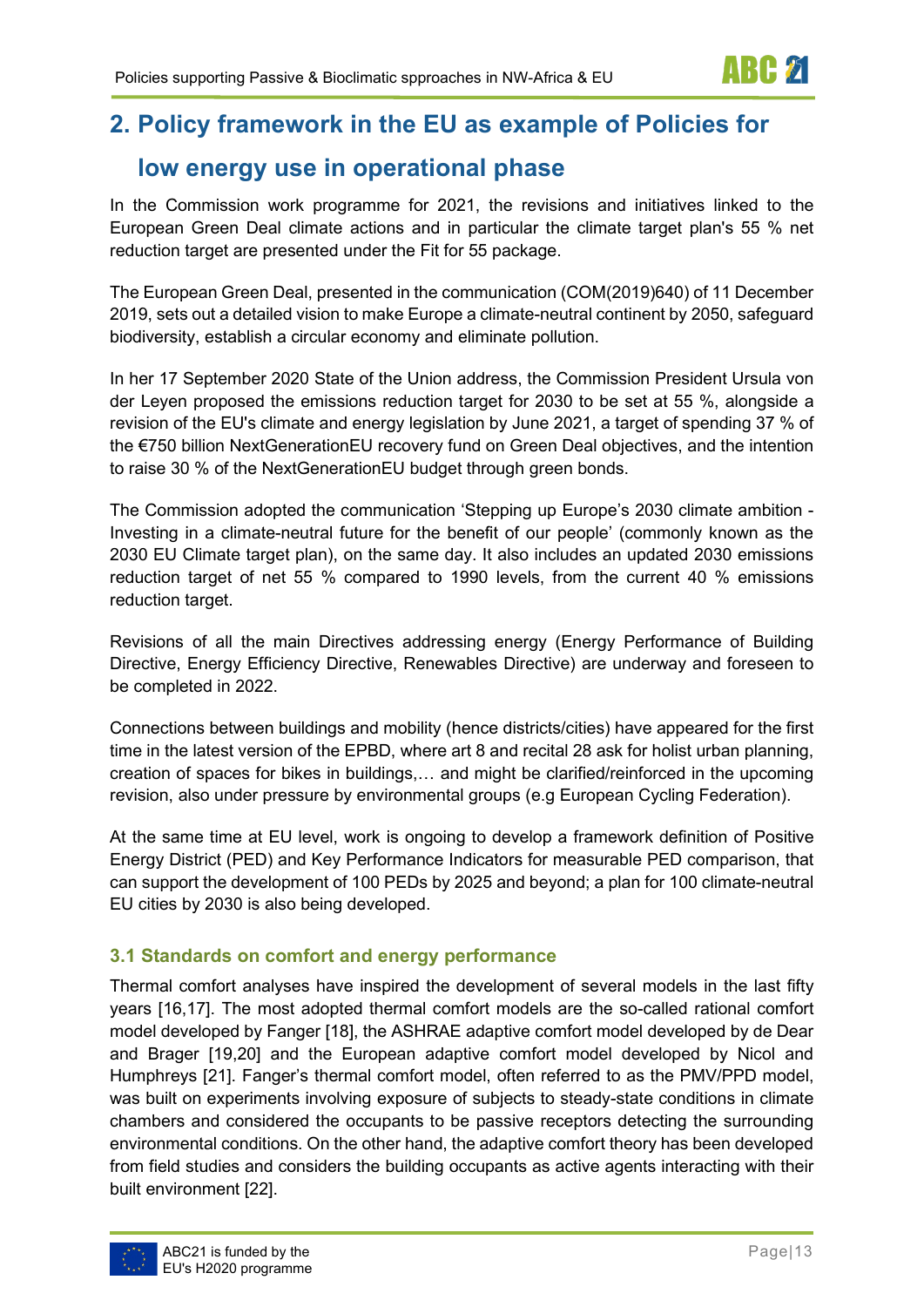These models have already been integrated into several standards, such as ASHRAE 55 [23] and EN 15251 [24] (now EN 16798-1 [25]), which have also undergone several revisions [26]. The thermal comfort standards offer information for using their respective models in the design phase of new building projects or in the renovation of existing constructions, as well as when assessing the performance of existing buildings.

The interpretation and application of the comfort standards have important practical implications [1]. In particular, there is an urgent challenge to strengthen policy actions in the context of summertime conditions under increasingly extreme temperatures: energy use for space cooling is rapidly growing [27], and the summer comfort issues are increasingly difficult to tackle due to climate change and exacerbation of urban heat island [28–30].

The publication of the second ASHRAE Global Comfort database [31] has made available in a coherent way and in one single database the wealth of data collected in real buildings in the last decades and has been one of the basis for the recent update of ASHRAE 55, which incorporates some recent findings on comfort very relevant for the bioclimatic design.

In particular the role of air velocity in providing comfort in summer also at relatively high temperature and humidity levels is clearly shown in analytical and graphical format. Similarly, the publication of EN- ISO 52000 part -1 and part -2 has made available clearer definitions of energy levels and examples of ways of defining overall performance and nearly zero energy buildings. It is important to analyze how much of these advances are captured in policies, legislation and regulation as a prerequisite for their widespread adoption in design and construction practices.

#### <span id="page-13-0"></span>**3.2 Energy performance of buildings (EPBD) and a distinction between: nearly Zero Energy Building (nZEB) and Net Zero Energy Buildings (NZEB)**

The definition of low or zero energy buildings has been discussed in literature and introduced in legislation in various forms. It is important to analyze which type of definition might better match objective, measurable, physical targets and serve the promotion of bio-climatic architecture. A rational definition for buildings might also be a basis for a rational definition for districts.

In order to allow for a clear analysis, discussion and communication, we propose to keep a distinction between the definition of *nearly Zero Energy Building* (**nZEB**) given in EPBD and the *Net Zero Energy Building* (**NZEB**) terminology used in some other literature with many different definitions [32].

E.g. Italy has chosen not to use compensation for exported energy to the grid, apart from what unavoidable due to the fact that the calculation method is based on a monthly time step. In the wording of EN-ISO the situation might be described by saying that the parameter  $k_{exp}$  is set zero in principle, but slightly higher than zero in practice due to the monthly calculation method.

In order to describe the extent to which Member States might choose to consider the accounting of exported energy as a compensation of energy use, the standard EN-ISO 52000 introduces a  $k_{exp}$  factor, variable between 0 and 1. A value  $k_{exp}$  = 0 describes the absence of compensation, a value  $k_{exp}$  = 1 describes the situation where each unit of energy exported compensates for one unit of energy used. Intermediary situations are possible.

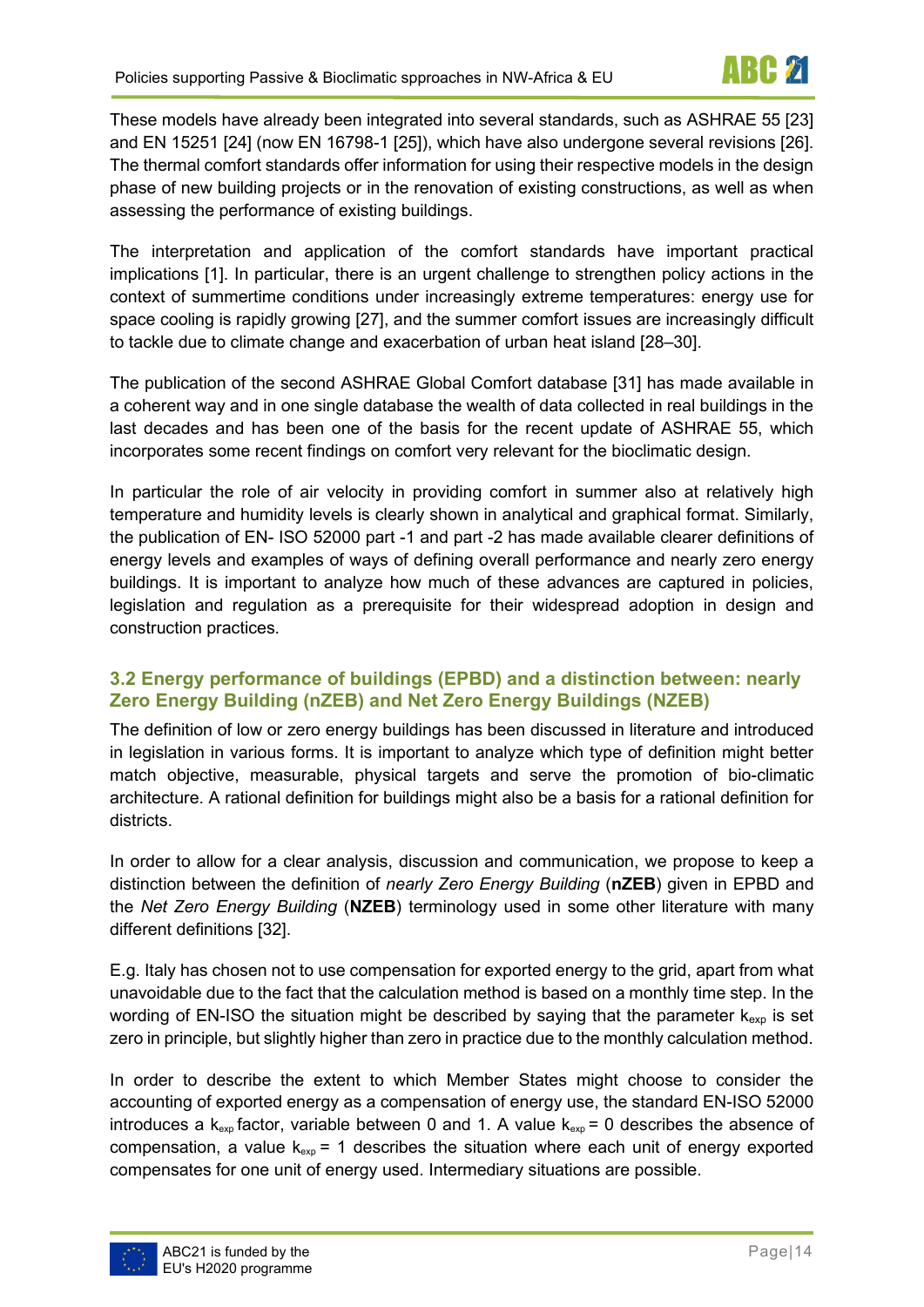The opposite situation, where all energy exported over a year can be used to compensate (offset) energy taken from the grid over a year coincides with some of the definitions of **Net Zero Energy Building (NZEB),** where "net" is intended as difference between energy use and energy generation or, equivalently between delivered energy and exported energy, all quantities being considered **over a period of a year**. In this case the parameter kexp is set to 1.

Since details are what matters and makes the difference in effectiveness and impact of the various formulations, in order to illustrate in a clear way what are the issues, potentialities and risks connected to the choice of a specific definition, we analyse here a case of legislation from a European country, namely Italy, based on data and analysis from the H2020 project AZEB [33].

#### <span id="page-14-0"></span>**3.3 An example of national implementation of EPBD, with potentialities and limits**

#### <span id="page-14-1"></span>**Italian implementation of EPBD an nZEB definition**

In Italy, a nZEB is defined according to DM 26/06/2015 (minimum requirements) as a building which has a better performance than a "reference (virtual) building", which is characterized by the same shape, location, orientation, function, window/wall ratio as the actual real one and has physical properties (e.g. U values) as fixed by law in the definition of the reference building [\(Figure 1\)](#page-15-0). Consequently, there is no explicit fixed energy thresholds in  $kWh/(m^2y)$  for being classified as an nZEB but it depends on a series of requirements [\(Table 2\)](#page-15-1) which must be verified with respect to the reference building.

In addition, the annex 3 of the current Italian legislation about the promotion of renewable energy (Dlgs 28/11), coherent with the Directive 2009/28/CE, describes the minimum mandatory amount of energy provided via the exploitation of renewable sources for nZEBs. In particular: the systems producing thermal energy must be sized and realized to guarantee the contemporary fulfillement of two requests: a) to cover 50 % of the expected primary energy for domestic hot water (DHW) and b) to cover 50 % of the sum of the expected primary energy for DHW, heating and cooling, using energy produced from Renewable Energy Sources (RES).

Moreover, c) the power of the electrical renewable energy systems installed has to be greater o equal to P = (1/K)\*S, where S is the footprint surface of the building at ground level (in m<sup>2</sup>) and K = 50 m<sup>2</sup>/kW. For public buildings, these obligations are increased by 10 %.

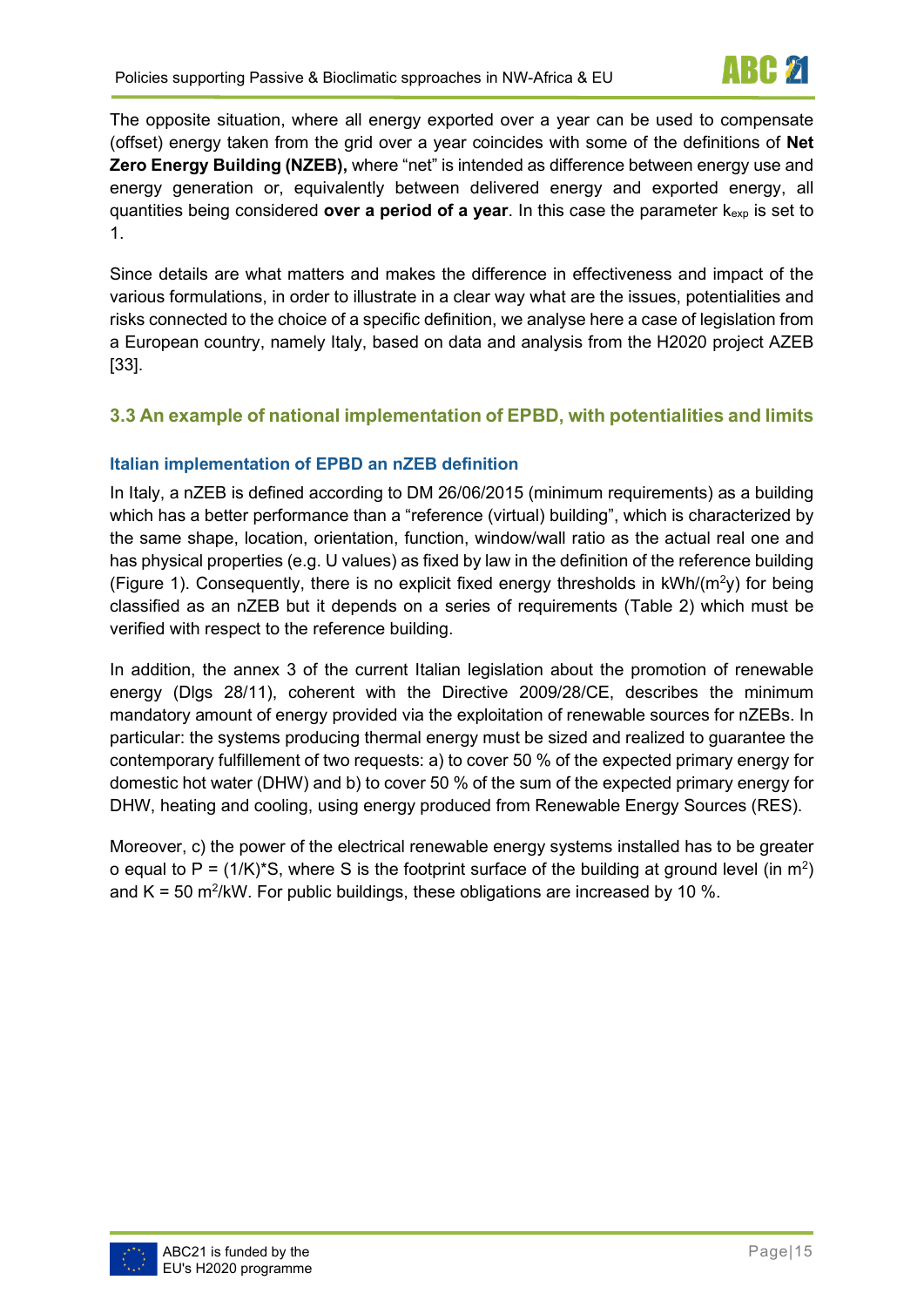



**Figure 1: Project and reference building [34].** 

<span id="page-15-1"></span><span id="page-15-0"></span>**Table 2: Requirements for nZEB buildings according to Italian legislation (DM 26/06/2015 and DLgs 03/03/2011).**

| DM 26 June 2015 - annex 1 |                                                                                                 |                         |                                                                                                                                                                                                                        |  |
|---------------------------|-------------------------------------------------------------------------------------------------|-------------------------|------------------------------------------------------------------------------------------------------------------------------------------------------------------------------------------------------------------------|--|
| <b>Number</b>             | <b>Indicator</b>                                                                                | Unit                    | <b>Description</b>                                                                                                                                                                                                     |  |
|                           | $H'_T < H'_{T,max}$                                                                             | $[W/m^2K]$              | Transmission heat transfer coefficient per unit of thermal envelope<br>area                                                                                                                                            |  |
| ii                        | $A_{sol,est}/A_{sup,utile}$<br>$<$ $(A_{sol,est}/A_{sup,utile})_{max}$                          | $[\cdot]$               | Equivalent summer solar area per unit of useful floor area                                                                                                                                                             |  |
| iii                       | $EP_{H,nd}$ < $EP_{H,nd,limit}$<br>$EPC,nd < EPC,nd,limit$<br>$EP_{gl,tot} < EP_{gl,tot,limit}$ | $kWh/(m^2v)$            | <b>Energy need for heating</b><br><b>Energy need for cooling</b><br>Total global primary energy* (includes non-renewable energy and<br>renewable energy)                                                               |  |
| iv                        | $\eta_H$ > $\eta_{H,limit}$<br>$\eta_W$ > $\eta_{w,$ limit<br>$\eta_c$ > $\eta_{c,$ limit       | $\lbrack \cdot \rbrack$ | Average seasonal efficiency of the winter air conditioning system<br>Average seasonal efficiency of the DHW system<br>Average seasonal efficiency of the summer air conditioning system<br>(includes moisture control) |  |

\*includes the following services/end-uses: winter air conditioning, DHW, ventilation, summer air conditioning, artificial lighting, transportation of people and things

|        | Legislative Decree 3 March 2011 - annex 3                                                                               |
|--------|-------------------------------------------------------------------------------------------------------------------------|
| Number | <b>Description</b>                                                                                                      |
|        | cover 50% of <i>primary energy</i> for DHW through energy produced by RES ( <i>on-site</i> )                            |
| ii     | cover 50% of <i>primary energy</i> for DHW, summer and winter air conditioning through energy produced by RES (on-site) |
| iii    | $P = (1 / K) * S$                                                                                                       |

(i) The **transmission heat transfer coefficient per unit of** *thermal envelope area* is a parameter to control the quality of the building envelope in terms of transmission losses. It is calculated as:

$$
H'_{T} = H_{tr,adj} / \sum_{k} A_{k} \qquad \qquad [\frac{W}{m^{2} K}]
$$

Where

- $H_{tr,adj}$  [W/K] is the transmission heat transfer coefficient of the envelope calculated based on ISO 14683:2007(E) and UNI/TS 11300-1;
- A<sub>k</sub>= the area of the k-th component (opaque or transparent) of the envelope [m<sup>2</sup>].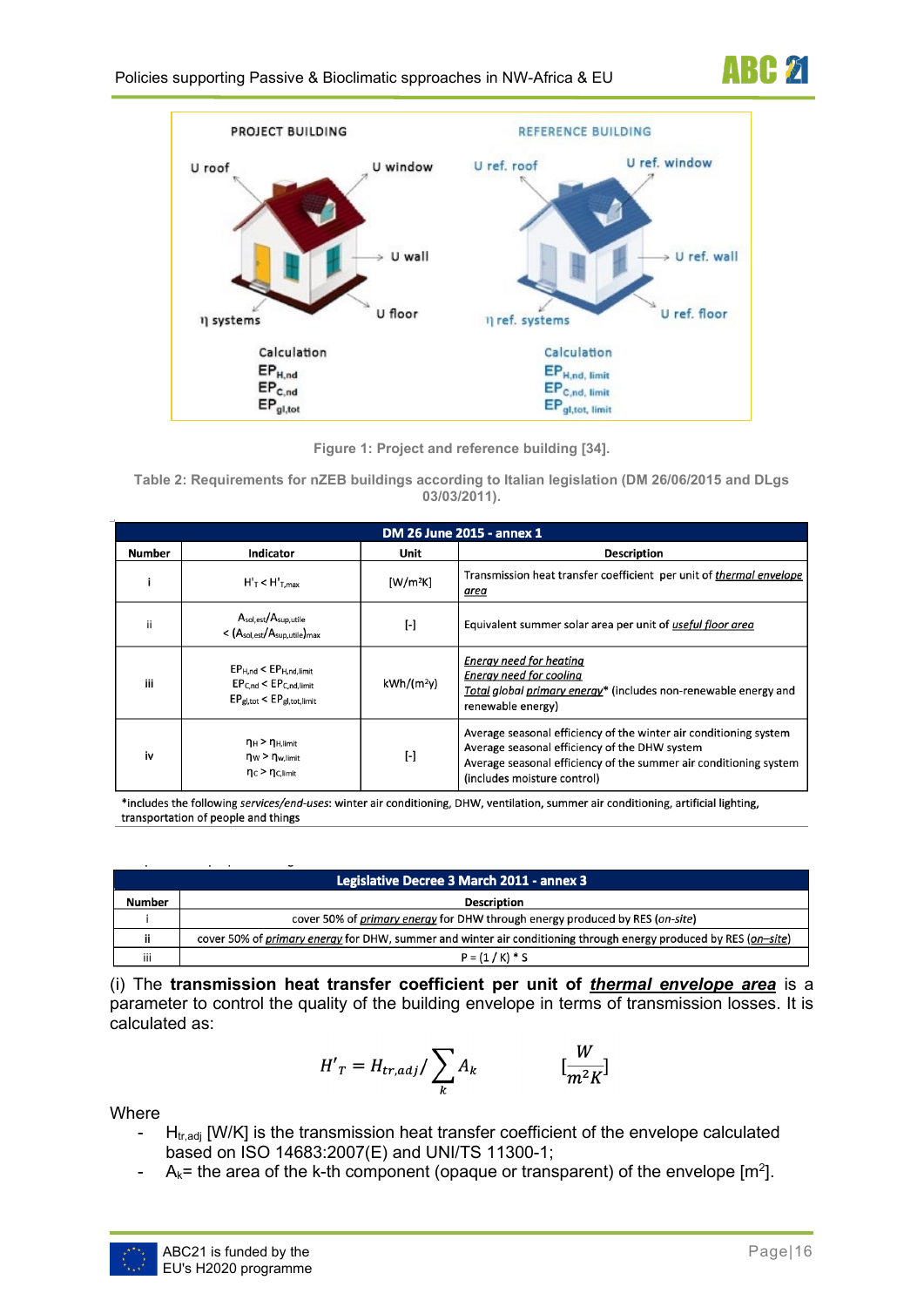#### (ii) The **equivalent summer solar area per unit of** *useful floor area* is calculated as:

$$
\frac{A_{sol,est}}{A_{sup,utile}}
$$

Where:

$$
A_{sol,est} = \sum_{k} F_{sh,ob} * g_{gl+sh} * (1 - F_{F}) * A_{w,p} * F_{sol,est} \text{ [m}^{2]}
$$

and:

- $\blacksquare$  F<sub>sh,ob</sub> = is the shading reduction factor for external elements for the area of actual solar capture of the k-th glass surface, reported in July;
- $G<sub>gl+sh</sub>$  is the total solar energy transmittance of the window calculated in July when the solar shading system is used;
- $\blacksquare$  F<sub>F</sub> = is the fraction of the area relative to the frame, the ratio between the projected area of the frame and the projected total area of the window component;
- $A_{w,p}$  = is the total projected area of the glazing component (window transparent area);
- $\blacksquare$   $\blacksquare$   $\blacksquare$   $\blacksquare$   $\blacksquare$   $\blacksquare$   $\blacksquare$   $\blacksquare$   $\blacksquare$   $\blacksquare$   $\blacksquare$   $\blacksquare$   $\blacksquare$   $\blacksquare$   $\blacksquare$   $\blacksquare$   $\blacksquare$   $\blacksquare$   $\blacksquare$   $\blacksquare$   $\blacksquare$   $\blacksquare$   $\blacksquare$   $\blacksquare$   $\blacksquare$   $\blacksquare$   $\blacksquare$   $\blacksquare$   $\blacksquare$   $\blacksquare$   $\blacksquare$   $\blacks$ average irradiance in July, location and exposure considered, and the average annual irradiance of Rome on a horizontal scale.

#### (iii) *Total*[2](#page-16-0) *global primary energy* **EPgl,tot** is calculated as:

$$
\frac{E_{Pgl,tot}}{A}
$$

Where:

 $E_{Pgl,tot} = E_{PH,tot} + E_{PW,tot} + E_{PV,tot} + E_{PC,tot} + E_{PL,tot} + E_{PT,tot}$ 

- E<sub>PH</sub> is the *total primary energy* for winter air conditioning [kWh]
- E<sub>PW</sub> is the *total primary energy* for DHW [kWh]
- E<sub>PV</sub> is the *total primary energy* for ventilation [kWh]
- E<sub>PC</sub> is the *total primary energy* for summer air conditioning [kWh]
- E<sub>PL</sub> is the *total primary energy* for artificial lighting [kWh]
- EPT is the *total primary energy* for transportation of people and things [kWh]

A: is the <u>*useful floor area*</u> of the building [m<sup>2</sup>].

(iv) The **average efficiencies** η<sup>u</sup> of the utilization subsystems (emission / supply, regulation, distribution and, if provided accumulation) and  $\eta_{qn}$  of generation are defined in Tables 7 and 8 of the Appendix A and include the effect of the consumption of auxiliary electricity.

The DM 26 june 2015 (annex 1) defines exactly how renewable energy produced *on-site* and used by the building can be counted in the calculation of the yearly *primary energy* use,

- Only to contribute to the same energy carrier (e.g. electricity with electricity)

<span id="page-16-0"></span><sup>2</sup> The pedix "gl" stands for "globale" meaning that *primary energy* is referred to ALL end-uses considered in Italian legislation e.g. heating, cooling, hot water, ventilation, lighting in the case of non-domestic buildings, transport of people and things.

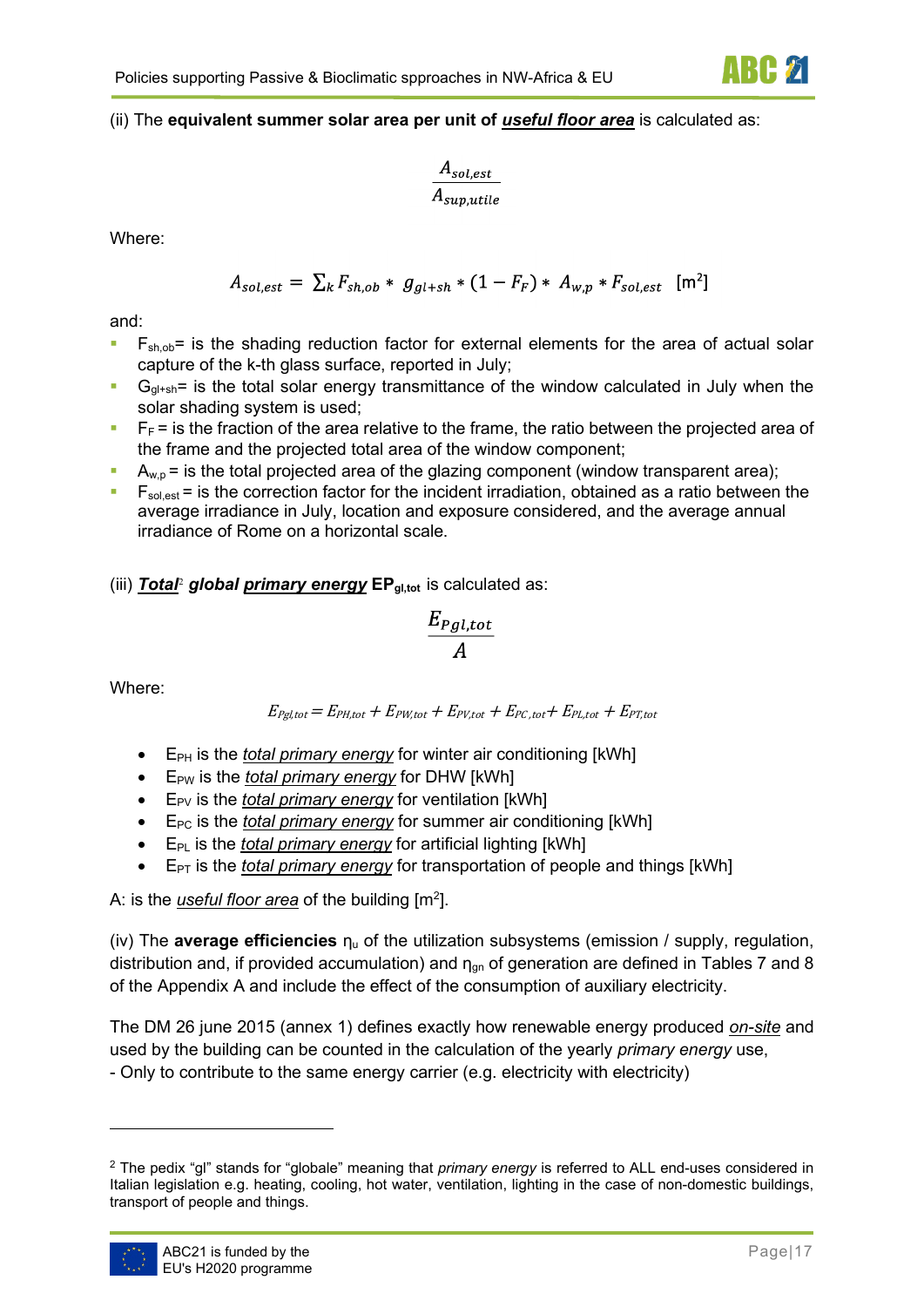- Only as long as the monthly energy use of that carrier is covered. The excess production in one month (produced *on-site* and exported) cannot be used to compensate for overproduction in another month.

Hence in fact what is called primary energy in the Italian legislation corresponds to the *numerical indicator of non renewable energy use with compensation* of ISO 52000, with a kexp factor much lower than 1.

#### <span id="page-17-0"></span>**Comments and potential improvements**

The Italian National implementation of EPBD, which adopts in the definition of nZEB the indicators *energy needs, total primary energy*, fraction of *total primary energy* covered by renewables, and the *non renewable primary energy* as indicator for the Energy Performance Certificate, is in overall line with the EN ISO 52000 and consistent in the use of nomenclature. There is a shortcoming in the uncomplete alignment between the indicators for the definition of nZEB and for the general Energy Performance Certificate which may create confusion in the building market.

The use of the reference building procedure introduces a series of shortcomings:

- $\rightarrow$  in the design phase it removes the signal to optimize building shape and orientation
- $\rightarrow$  in the design phase it highly attenuates the signal to optimize the window/wall ratio
- $\rightarrow$  in the real estate market it makes very difficult to compare the building under analysis to other buildings since there is no absolut threshold; the comparison on which the energy label is awarded is with the reference building model, which is specific to the building under analysis, rather than with all the other buildings.

The choice of calculating the *non renewable primary energy* use essentially with *no compensation* (the excess production in one month - produced on site and exported - cannot be used to compensate for energy taken from the grid in another month for exported energy, a part from what is unavoidable due to the fact that a monthly calculation method is used) has the advantage of:

- focusing on the building and its success in fulfilling the definition of nZEB of EPBD art.2;
- avoiding incentives to use the energy grid as an inter-seasonal energy storage which would transfer cost from the building to the grid and generate new environmental pressure (e.g for construction of large storage facilities).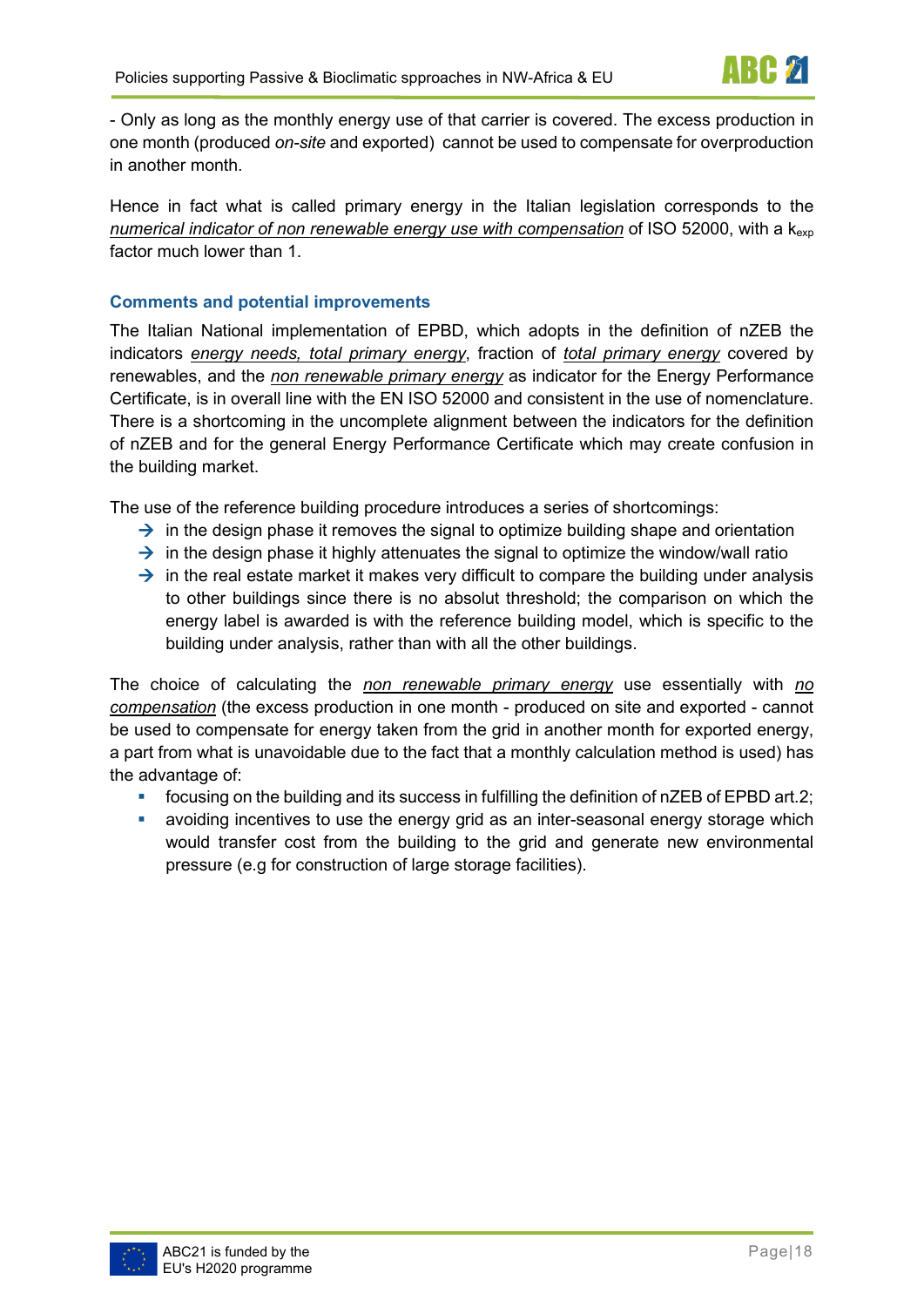<span id="page-18-0"></span>We discuss in this chapter examples of regulation and standards for the promotion of local bio and geo sourced materials with low embedded energy.

### <span id="page-18-1"></span>**4.1 Earth standards**

After examining 40 different standards of 20 different countries, it was observed that adopted standard documents can be classified into three categories.

- Soil classification.
- **Earth building materials.**
- **Earth construction systems.**

In general, there are three types of documents governing the implemented building codes and standards.

- Standards and regulations issued by NSBs (national standards bodies).
- **Normative documents issued by local/national organizations.**
- **Technical documents.**

[Table 3](#page-18-2) shows countries with already established building standards and codes for earth and ecological buildings with their respective standard type.

<span id="page-18-2"></span>

| Table 3: Countries with already established building standards and codes for earth and ecological |
|---------------------------------------------------------------------------------------------------|
| buildings with their respective standard type.                                                    |

| Type of standard    | <b>Countries</b>                                                                                                                                                                |
|---------------------|---------------------------------------------------------------------------------------------------------------------------------------------------------------------------------|
| <b>NSB</b>          | Brazil, Colombia, Germany, France, India, Kenya, Kyrgyzstan,<br>Nepal, New Zealand, Nigeria, Peru, Spain, Sri Lanka, Tunisia,<br>Turkey, USA (New Mexico, California), Zimbabwe |
| Normative documents | Australia, Spain, Switzerland, Germany, France is under<br>development                                                                                                          |

In order to design and implement earth or ecological building codes into national or international standards, the following process of approval should be passed with the National Standards Bodies (NSB). First, the preparation of a draft development by a group of specialists ("the technical committee") with proven competence in building with earth. Second, the prepared draft is presented to a broad range of specialists with a view to reaching a consensus between them. Third, presentation of the "consensus draft" to the NSB for final approval. In Europe, the draft must pass the EC Bureau for Standards for certification. Finally, the publishing of the finalized standard draft in a state decree.

Generally, the parameters covered in earth building standards are:

 Building materials/techniques: adobe, CEBs (compressed earth blocks), rammed earth, timber-framed structures with earth infill.

ARC 21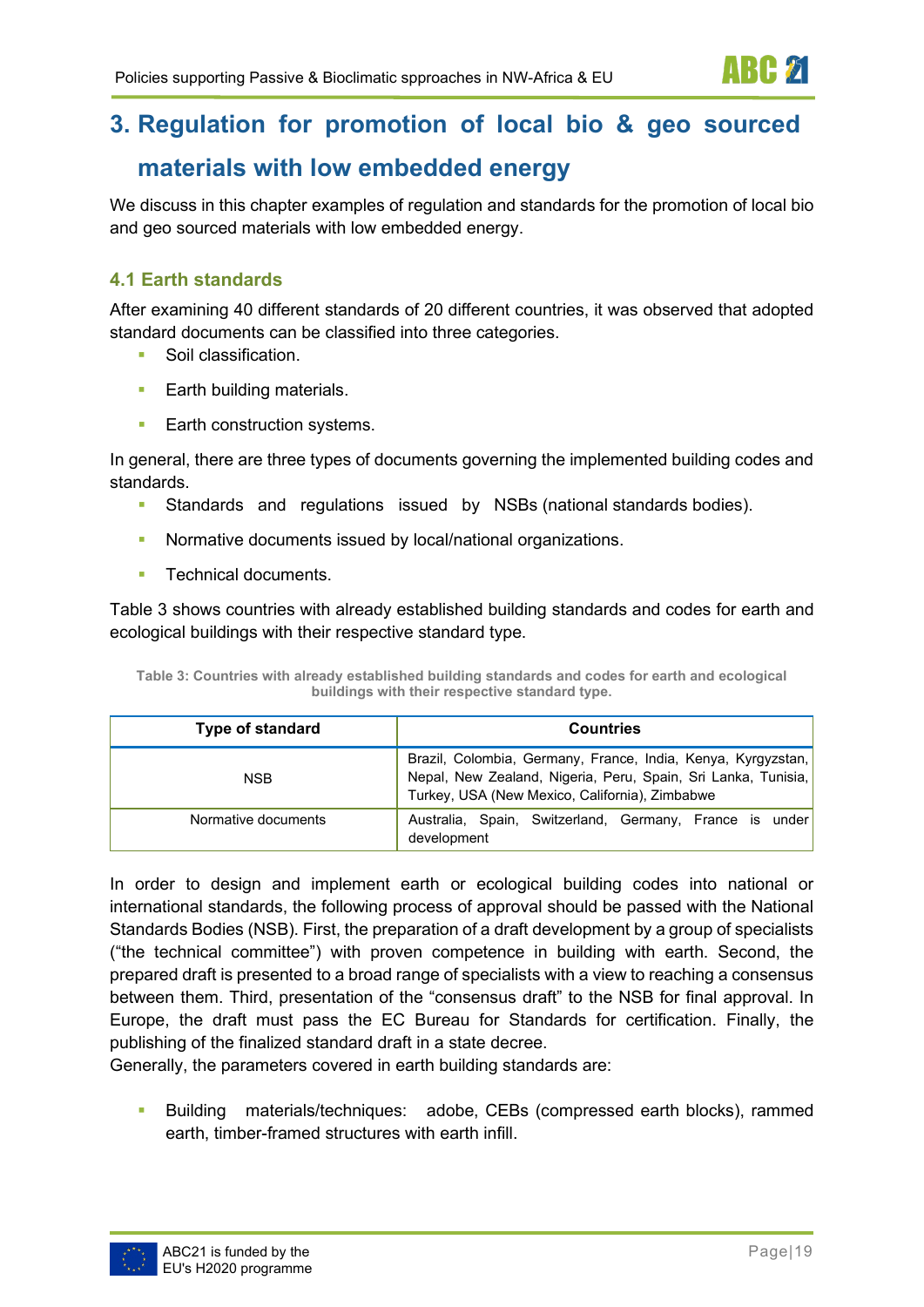

- Material properties: texture, plasticity/binding strength, natural constituents (organic, lime, salt content), shrinkage, compatibility, classification, test results, safety performance.
- **Local conditions: earthquake damage.**

Germany was one of the first countries to develop standards for earth and ecological building materials, known as DIN testing standards for different earth-based building materials.

- DIN 18942-1: 2018-12: Building materials in earth part 1
- DIN 18945, DIN 18946, DIN 18947, DIN 18948 Specifies the terms for applying clay building materials
- DIN 18942-100: 2018-12: Building materials in earth Part 100 Conformity tests
- DIN 18945: Earth blocks—terms, requirements, test methods.
- DIN 18946: Earth masonry mortars—terms, requirements, test methods.
- DIN 18947: Earth plaster mortar—terms, requirements, test methods.
- DIN 18948: 2018-12: Clay plates Requirements and test methods

The following tables display the different classes and strength properties of earth blocks, earth masonry mortars and earth plaster mortar building materials following DIN testing standards.

<span id="page-19-0"></span>**Table 4: Brick classes for earth blocks (EB) following DIN EN ISO 7500-1:2004-11.**

| <b>EB Class</b> | Compressive strength interval value (MPa) |  |
|-----------------|-------------------------------------------|--|
| EB <sub>2</sub> | $2.0 - 2.5$                               |  |
| EB <sub>3</sub> | $3.0 - 3.8$                               |  |
| EB4             | $4.0 - 5.0$                               |  |
| EB <sub>5</sub> | $5.0 - 6.3$                               |  |
| EB <sub>6</sub> | $6.0 - 7.5$                               |  |
| Test procedure  | DIN EN ISO 7500-1:2004-11                 |  |

**Table 5: Brick classes for earth masonry mortar (EMM) following DIN EN 1015-11: 2007-05.**

<span id="page-19-1"></span>

| <b>EMM Class</b> | Compressive strength interval value (MPa) |
|------------------|-------------------------------------------|
| M <sub>2</sub>   | $\geq 2.0$                                |
| M3               | $\geq 3.0$                                |
| M4               | $\geq 4.0$                                |
| Test procedure   | DIN EN 1015-11: 2007-05                   |

**Table 6: Brick classes for earth plaster mortar (EPM) following DIN EN 1015-11: 2007-05.**

<span id="page-19-2"></span>

| <b>EPM Class</b> | <b>Compressive strength</b><br>interval value (MPa) | <b>Tensile strength</b><br>interval value (MPa) | <b>Adhesive strength</b><br>interval value (MPa) |
|------------------|-----------------------------------------------------|-------------------------------------------------|--------------------------------------------------|
| S I              | $\geq 1.0$                                          | $\geq 0.3$                                      | $\geq 0.05$                                      |
| S II             | $\geq 1.5$                                          | $\geq 0.7$                                      | $\geq 0.10$                                      |
| Test procedure   |                                                     | DIN EN 1015-11: 2007-05                         |                                                  |

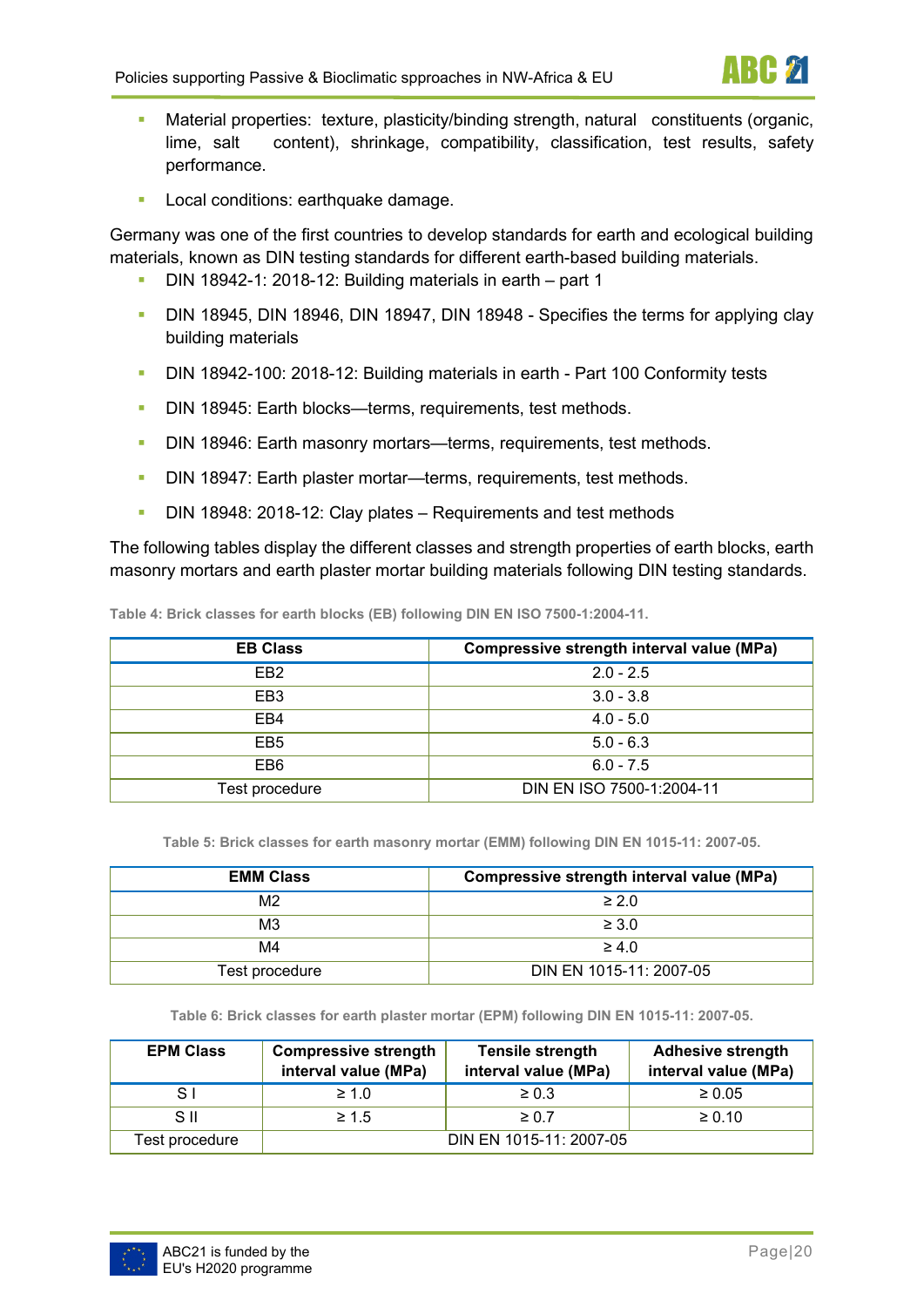[Table 7](#page-20-2) illustrates the area of applications of earth building materials depending on their mechanical strength according to DIN 18945-48 standards.

<span id="page-20-2"></span>**Table 7: Area of applications of earth building materials as a function of their strength following DIN 18945-48.**

| <b>Brick Class</b> | Area of application                                                   |  |
|--------------------|-----------------------------------------------------------------------|--|
| la                 | Rendered, exposed external masonry in fare-faced timber-framed walls  |  |
| Ib                 | Continuously rendered, exposed external masonry                       |  |
|                    | Clad or otherwise constructed weather-protected external and internal |  |
|                    | masonry                                                               |  |
| Ш                  | Dry applications (e.g. deck infill, stacked walls)                    |  |

#### <span id="page-20-0"></span>**4.2 Straw Bales standards**

There are several regulations and standards in the context of straw bale construction. Some of them are given below [35]:

- BSF-112: Building Science for Strawbale Buildings (USA)
- ICC- International Code Council, 2018 International Residential Code for One- and Two-Family Dwellings- Appendix S: Strawbale Construction.
- 2011- Oregon Residential Specialty Code- Appendix R: Straw-Bale Structures (USA).
- **IBC- International Building Code.**
- **BS 4046: 1991 Specification for Compressed Straw Building Slabs (British Standard).**

#### <span id="page-20-1"></span>**4.3 Research activities and promotion**

Some countries and universities are running research and detailed testing on the properties of the raw materials and of the manufactured building components. For example in Cameroon a cooperation among Faculty of Agronomy and Agricultural Sciences (FASA) of Dschang, Department of Earth Sciences, Faculty of Science, University of Ngaoundere, Department of Earth Sciences, Faculty of Science, University of Yaounde and the Local Materials Promotion Authority, produced deatailed analysis on soil features and ceramics applications of clay in Lake Chad Basin [36].

Similarly the Laboratory of Sustainable Energy Materials, Al Akhawayn University, Ifrane, Morocco is running a series of tests to investigate the effect of incorporating organic waste residue of agricultural activities (e.g. dry grass) on the physicochemical and thermomechanical performance of unfired clay bricks. The raw clay material used is of illite type, extracted from Bensmim in the Ifrane region. Bricks with dry grass filler reflected an acceptable compressive strength as well as a significant improvement in insulation properties, enabling energy saving and contributing to sustainable buildings with good mechanical functioning [37]. Other studies (e.g. utilization of recycled almond wastes as additives in unfired clay bricks) are under development.

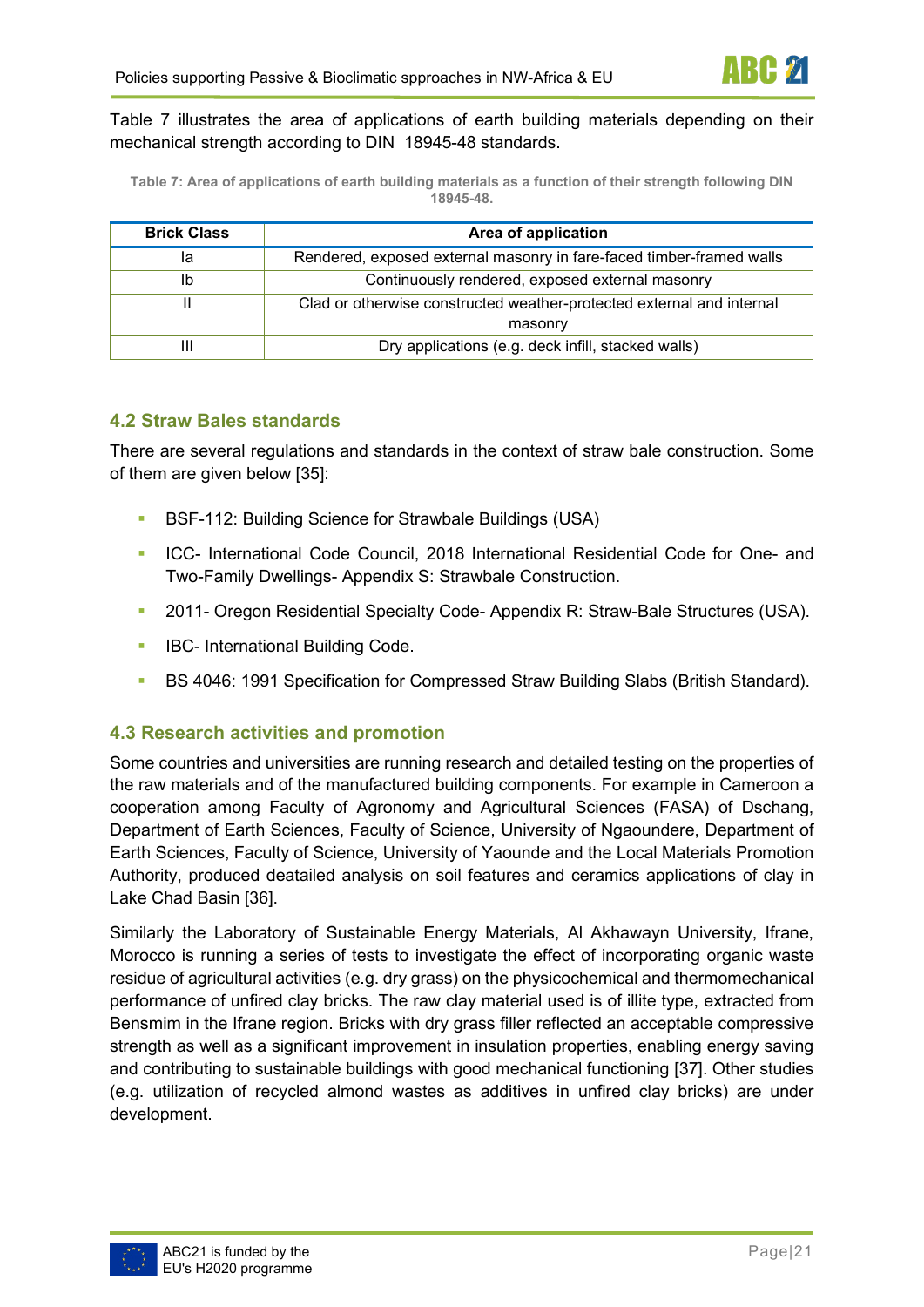

**Figure 2 Compressive strength experimental testing set up via CONTROLS machine [37]**

<span id="page-21-0"></span>Support to those type of research activities might be an important policy option for National Governments both in Africa and Europe.

Also some institutions have been created to promote the use of local materials once they are tested, e.g. the Local Materials Promotion Authority (MIPROMALO), Yaoundé, Cameroon.

It is also of high importance the recognition of local, low embedded energy materials by financial institutions. E.g. the World Bank states in a report [38] the potential large importance of "materials that may be "temporary" or "traditional" or "semi‐permanent", but can play a relevant role in the provision of affordable buildings and the creation of local jobs".

"While these materials are not preferred by many governments, experience shows that they can be durable in addition to being inexpensive and locally sourced. For example, the ubiquitous termite hills on Zambia's EPC opperbelt are now being quarried for their fine clay to be burnt into bricks in an informal-sector industry." ... "Recognizing the importance of these materials to the affordable housing sector, Cameroon established a Local Materials Promotion Authority (MIPROMALO) to promote the use of locally manufactured materials that reduce the cost of housing" [38]

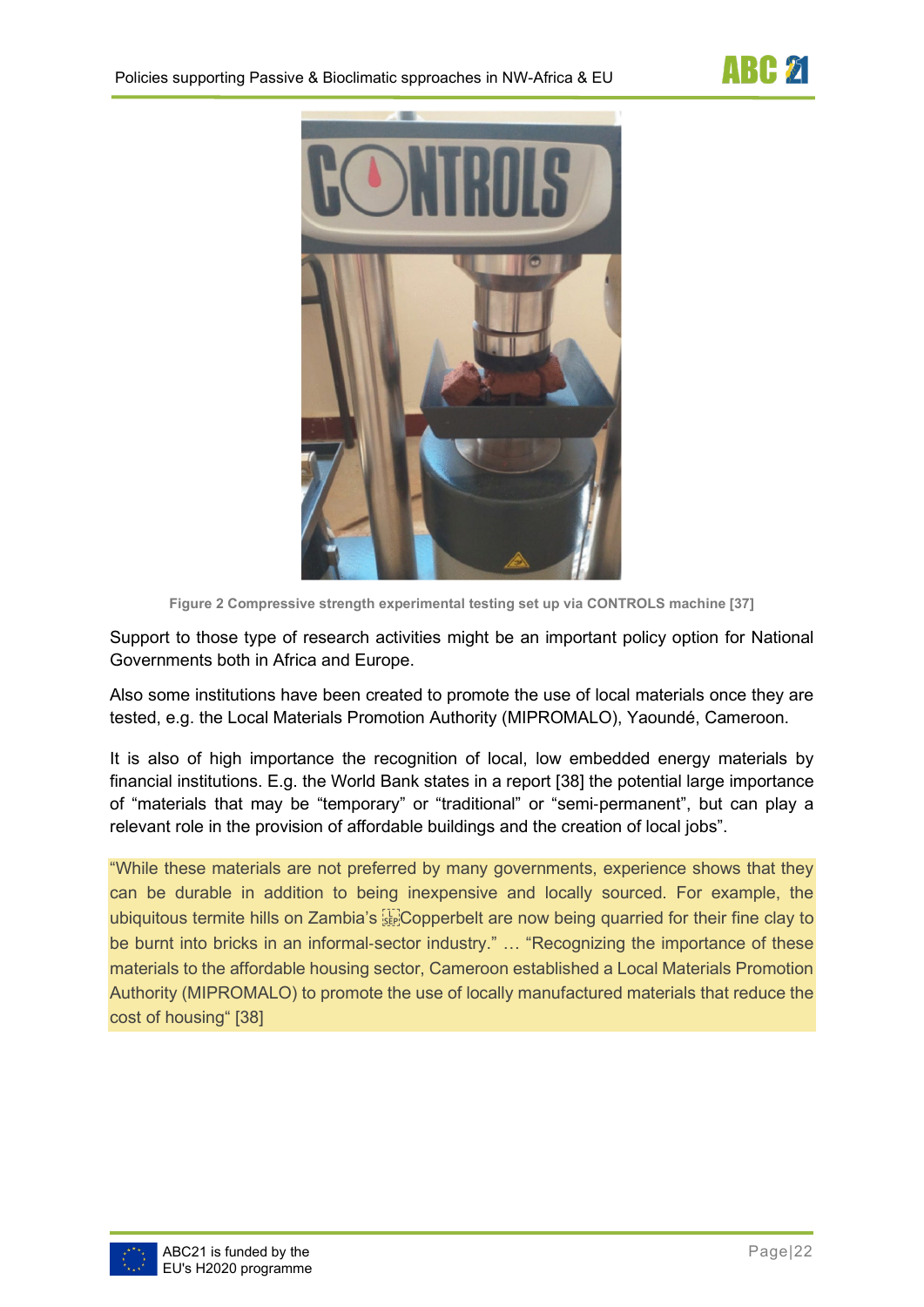# <span id="page-22-0"></span>**4. Financing: via debt & general taxation or via levies on**

### **energy**

Considering the case of State policies based on economic incentives and support to design, construction and components for low or zero energy buildings the choice of the ways for financing has very relevant implications.

- **1.** Through general taxation
- **2.** Through a levy on energy prices (similar to a taxation on energy) e.g. according to art 7 of EED in Europe
- **3.** Through Public debt (payment by the State probably to be paid back via taxation in the future)

A part from the availability of incentives, households and businesses are certainly investing in the construction of a building their own savings or financial resources, plus resources obtained through credit by financial institutions in the form of standard credit or micro-credit. Wikipedia reports that "Central banks and mainstream banks are now more intimately engaging in the financial inclusion agenda than ever before, though it is a long road, with 35–40% of world's adults remaining outside formal banking system, and many more remaining "under-banked"." And "Microfinance is a category of financial services targeting individuals and small businesses who lack access to conventional [banking](https://en.wikipedia.org/wiki/Banking) and related services. Microfinance includes [microcredit,](https://en.wikipedia.org/wiki/Microcredit) the provision of small loans to poor clients; [savings](https://en.wikipedia.org/wiki/Savings_account) and [checking accounts;](https://en.wikipedia.org/wiki/Checking_account) [microinsurance;](https://en.wikipedia.org/wiki/Microinsurance) and [payment systems,](https://en.wikipedia.org/wiki/Payment_system) among other services. Microfinance services are designed to reach excluded customers, usually poorer population segments, possibly socially marginalized, or geographically more isolated, and to help them become self-sufficient".

"The [Africa Microfinance Network \(AFMIN\)](http://www.afminetwork.org/) is an association of microfinance networks in Africa resulting from an initiative led by African microfinance practitioners to create and/or strengthen country-level microfinance networks for the purpose of establishing shared performance standards, institutional capacity and policy change. AFMIN was formally launched in November 2000."

Some cases of abuse have been signaled and public policy should ensure that fair and sound rules of conduct are followed or enforced. E.g in Nigeria, cases of fraud have been reported. Dubious banks promised their clients outrageous interest rates. These banks were closed shortly after clients had deposited money and their deposits were lost. The officials of Nigeria Deposit Insurance Corporation (NDIC) have warned customers about so-called "wonder banks".

As for State incentives or direct investments, a financing route which may limit the reliance on public debt and avoid the risk of this debt falling on medium and low-income population in the future, would have to rely on typologies of financing mechanisms that do not draw on the State budget. In Europe these mechanisms already exist and should possibly be strengthened and better targeted. Those EU mechanisms might be used as "case studies" for Africa, as hinted e.g in some documents of ECREE – ECOWAS, so we discuss some of their pro and cons in this chapter.

They derive from Articles 7 and 7-bis of the European Energy Efficiency Directive (2018, recast of the 2012 Directive) and apply the obligation to promote energy savings that this Directive

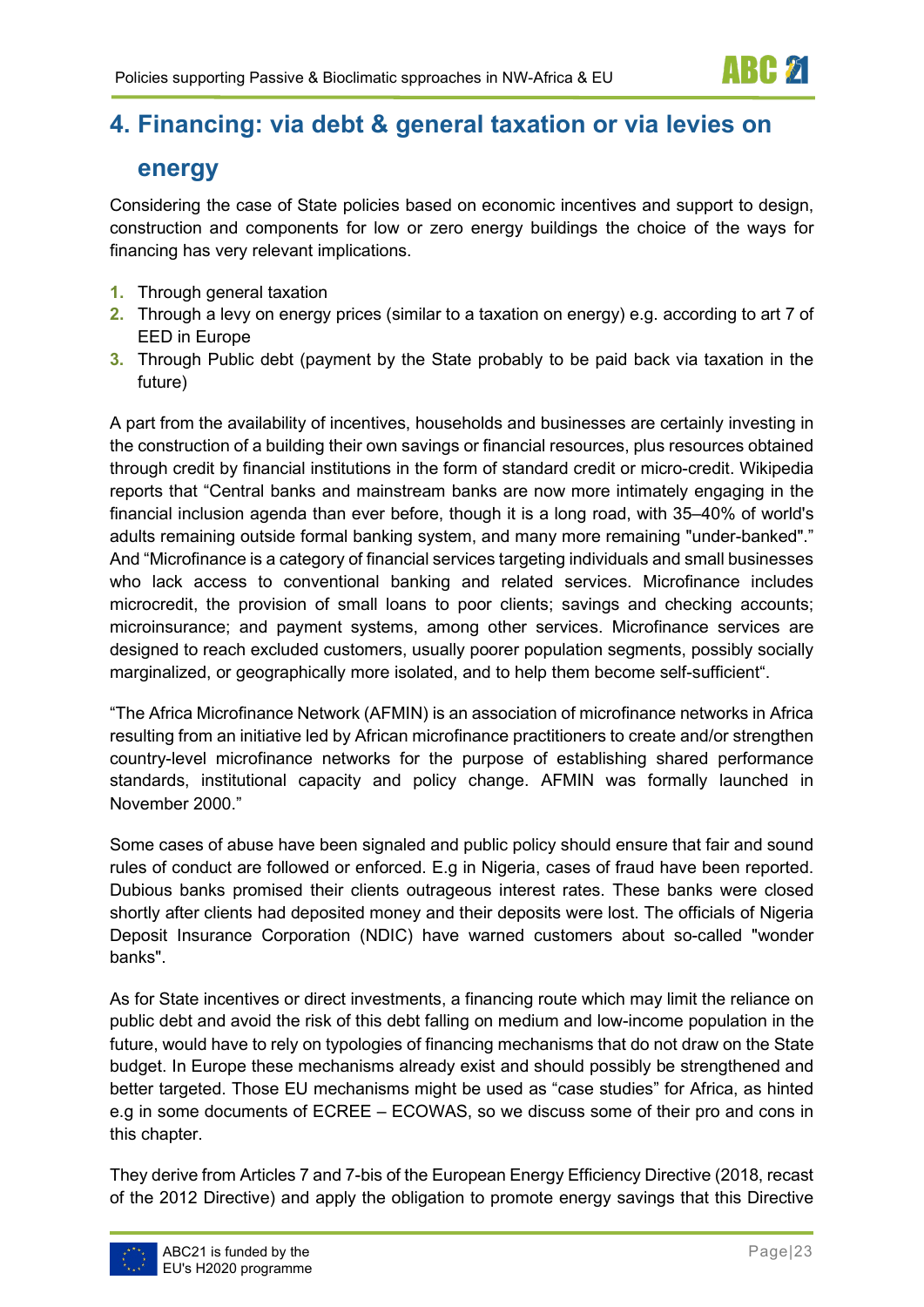assigns to energy companies (electricity and gas). This obligation has been included in the European Directive also thanks to the fact that, since 2004, this obligation has been in operation in Italy through the mechanism of the Titoli di Efficienza Energetica (TEE, also called White Certificates), designed by the Ministries of the Environment and Industry with the technical advice of the end-use Efficiency Research Group (www.eerg.it). In essence, the Italian legislator assigns energy distribution companies - i.e. those that own and maintain medium voltage electricity or gas distribution networks - an annual energy saving target to be achieved by promoting saving actions among their customers, actions that are certified through the issuing of TEE.

Distributors are reimbursed for their costs (incurred directly or through Energy Service Companies, ESCOs) through a fund created with a small component of the energy price to end users. In more recent years, the Conto Termico was introduced in Italy; this mechanism also promotes energy savings (particularly thermal energy) and is similarly financed by a small component of the energy price. The resulting fund is managed by the state and allocates funds through tenders, in which the public administration can also participate.

Both mechanisms can therefore finance in particular deep renovations of buildings, drawing funds from specific components of energy tariffs.

This way of financing underpins a number of **positive features** common to TEE and the Conto Termico: as they are not financed by tax levies, they are totally external to the state budget and therefore do not have a negative impact on the debt/GDP and deficit/GDP parameters. By promoting economic activity, on the contrary, they can produce an increase in the State's tax revenues without disbursement from the budget, and therefore an improvement in these ratios. They can therefore be used intensively to reduce the *energy needs* of buildings, with measurable and certified results: certification of savings is in fact a basic feature of all these types of programmes worldwide, particularly in the United States.

Finally, since they do not affect the state budget, they do not have to be voted each year in the financial law and are therefore an intrinsically stable mechanism. In Italy, they have had 5-year cycles between reviews, have been in operation for 16 years, and have constituted the bulk of Italian energy-saving efforts agreed with Europe.

They are used also in other countries in EU. E.g. the April 2020 report by the French Ministry of the Environment on the use of Energy Savings Certificates shows that they are largely used in France to combat energy poverty by tackling in priority buildings with a high "*energy need for heating or cooling*".

It should be noted that, if spent effectively, the investments in end-use reduction charged in the tariff would slightly increase the price of the unit of energy, but would reduce energy use and thus the bill for households, businesses and the nation, as well as permanently reducing emissions and pollution[39].

In order to ensure that the bills of the poorer sections of the population are not burdened during the transitional period in which the efficiency actions are implemented, there are two alternatives: making the levy on the price of a single unit of energy (kWh or  $m^3$  of gas) increase with consumption, according to the "polluter pays" principle [40], or guaranteeing economic aid to households in difficulty, in general, not linked to energy expenditure, but which would help

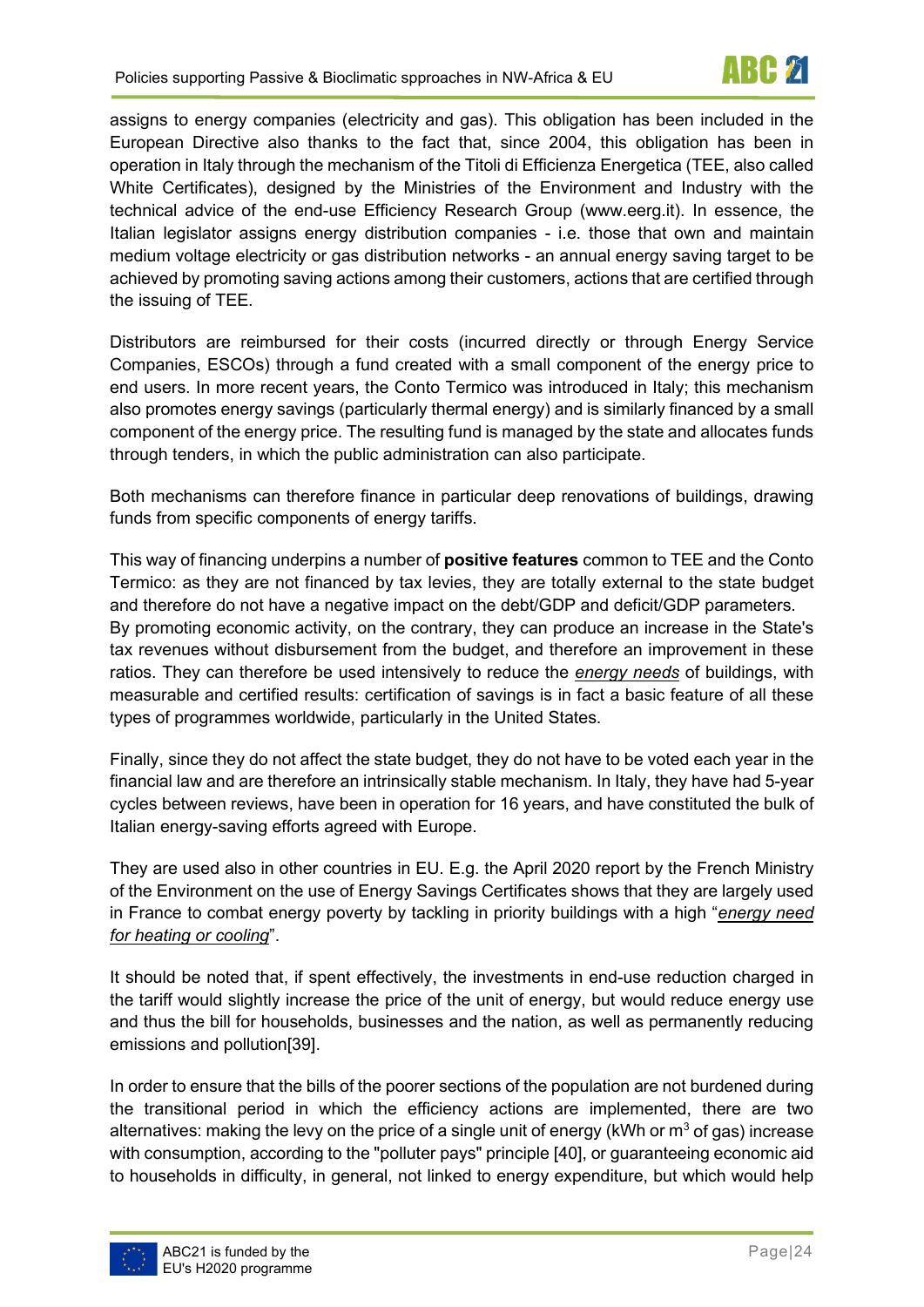them to bear the cost of the bill until, for example, their house is insulated and the bill falls. Similar mechanisms already exist, and can be calibrated to the situation.

The funds collected through the energy price levy can be managed by an independent administrator, which can be selected through a special call for tenders (e.g. an energy efficiency expert firm, a university research group, an agency formed by municipalities and experts could participate). Examples are, at national level, entities such as The Energy Saving Trust in the UK, and, at local level, entities such as EnergiePositif, active in the Paris region. On the other hand, funds can be managed by energy distributors or sellers who are subject to the saving obligation of Art. 7 of the Energy Efficiency Directive (e.g. energy companies owned by municipalities in Germany, energy distributors in Italy, energy sellers in France).

*The fact that the obove type of policies (promotion of energy efficiency finaced via a levy on energy prices, progressive tariffs with a guaranteed minimum level of energy per household at low price, while prices growths with consumption at hiogher levels of consumpion) may be applied and be effective in the Global South was proposed already in 1987 in the pioneering book [41]* 

Those energy experts (respectively from Brazil, Sweeden, India and USA) were discussing those type of policies in the chapter 5 of the book, where they discuss the need both for the global north and the global south, to:

- $\rightarrow$  **eliminate energy supply subsidies**
- adjust utility rates to reflect **marginal rather than average costs**, but allowing rates to vary with the consumption level (**progressive tariffs**) with a minimum guaranteed consumption level at reasonably low price.

As for criteria for the selection of where to allocate the incentives, it is important to include in the calculation external costs, costs connected to risks of extreme events, and costs connected to lock-in in situations of high consumption.

For example if new buildings are not constructed to state of the art standards, the resulting building stock would be locked in a high consumption state and continue to unnecessarily take up a high amount of energy for decades thus generating high costs in the medium and long term.

On apparently counterintuitive prioritization of investments see a recent paper by researchers of World Bank "Climate policy: When starting with the most expensive option makes sense" [42]. From which we quote: "Traditional climate economics models recommend capturing the cheapest opportunities to reduce emissions first  $-$  the 'low hanging fruits'  $-$  and keeping the most difficult options for later. This approach sounds like common sense, and it is at the basis of the 'marginal abatement cost curves' (MACCs) approach (McKinsey and Company 2009). .. but "in many cases, delaying action is particularly expensive (and action particularly urgent) in sectors where decarbonization is difficult or expensive. Hence our title."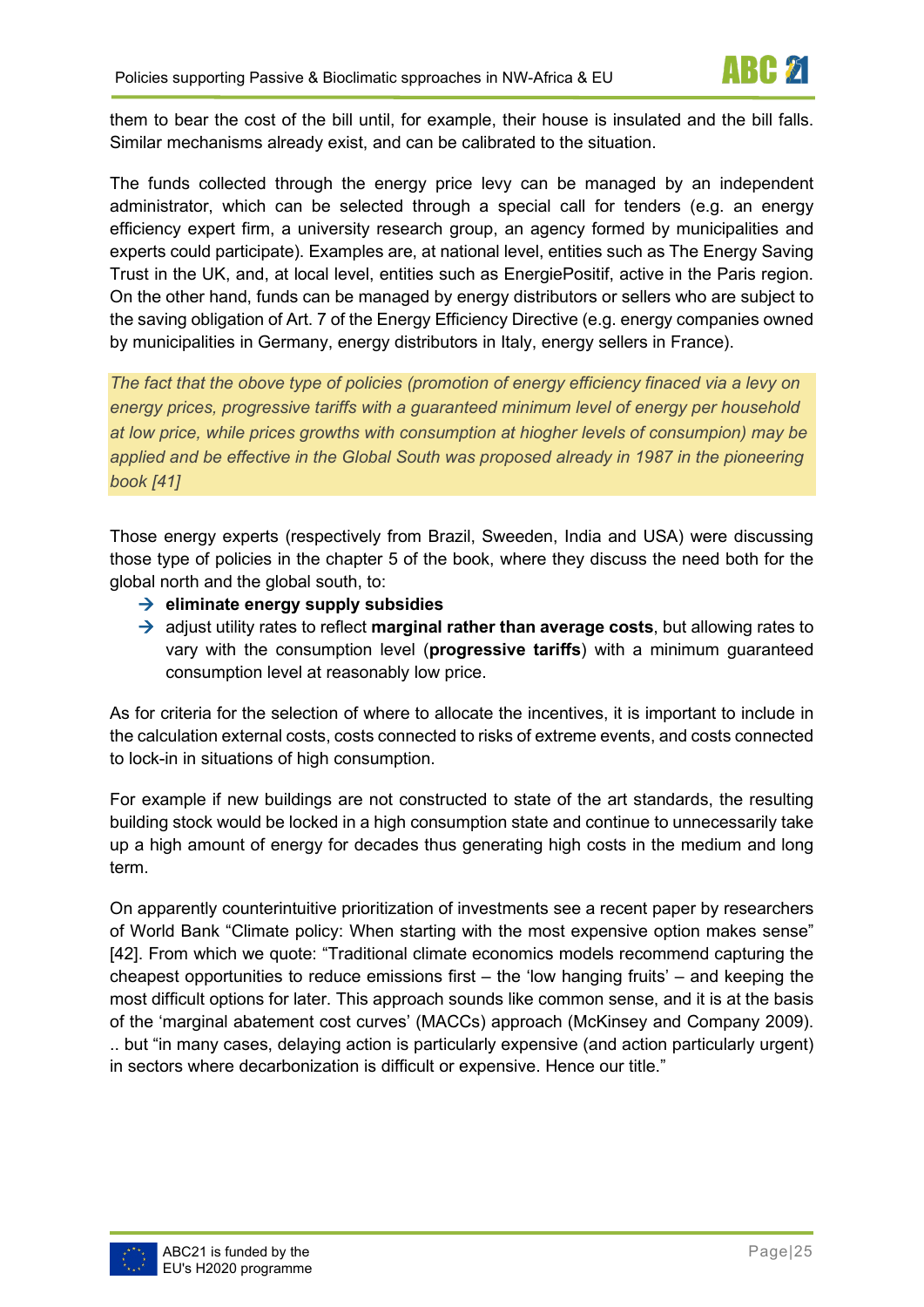

## <span id="page-25-0"></span>**References**

- [1] Erba S, Pagliano L. Combining Sufficiency, Efficiency and Flexibility to Achieve Positive Energy Districts Targets. Energies 2021;14:4697. https://doi.org/10.3390/en14154697.
- [2] CEN, ISO. EN ISO 52000-1:2017 Energy performance of buildings Overarching EPB assessment - Part 1: General framework and procedures. 2017.
- [3] Improving Transport Planning And Investment Though The Use Of Accessibility Indicators. Paris: OECD Publishing; 2019.
- [4] World Urbanization Prospects: The 2018 Revision. Available at: https://population.un.org/wup/Publications/Files/WUP2018-KeyFacts.pdf. (Accessed on 3 July 2021). 2018.
- [5] Marquard E, Bartke S, Gifreu i Font J, Humer A, Jonkman A, Jürgenson E, et al. Land Consumption and Land Take: Enhancing Conceptual Clarity for Evaluating Spatial Governance in the EU Context. Sustainability 2020;12:8269. https://doi.org/10.3390/su12198269.
- [6] European Commission. Directorate General for the Environment., University of the West of England (UWE). Science Communication Unit. No net land take by 2050?. LU: Publications Office; 2016.
- [7] Baruch Givoni. Climate Considerations in Building and Urban Design. USA: John Wiley & Sons; 1998.
- [8] Givoni B. Man, climate and architecture. Applied Science Publishers L.T.D.; 1976.
- [9] Fathy H. Al-Gurna: A Tale of Two Villages. Egyptian Ministry of Culture; 1969.
- [10] Soulier L. Espaces verts et urbanisme. Centre de Recherche d'Urbanisme; 1968.
- [11] United Nations. Resolution adopted by the General Assembly on 25 September 2015 Transforming our world: the 2030 Agenda for Sustainable Development. Available at: https://www.un.org/ga/search/view\_doc.asp?symbol=A/RES/70/1&Lang=E. (Accessed on 3 July 2021). 2015.
- [12] Grubler A, Bai X, Buettner T, Dhakal S, Fisk DJ, Ichinose T, et al. Urban Energy Systems. In: Johansson TB, Nakicenovic N, Patwardhan A, Gomez-Echeverri L, editors. Glob. Energy Assess. GEA, Cambridge: Cambridge University Press; 2012, p. 1307–400. https://doi.org/10.1017/CBO9780511793677.024.
- [13] Schraven D. Past, present, future: Engagement with sustainable urban development through 35 city labels in the scientific literature 1990-2019. J Clean Prod 2021:16.
- [14] Moreno C, Allam Z, Chabaud D, Gall C, Pratlong F. Introducing the "15-Minute City": Sustainability, Resilience and Place Identity in Future Post-Pandemic Cities. Smart Cities 2021;4:93–111. https://doi.org/10.3390/smartcities4010006.
- [15] Yeung P. How "15-minute cities" will change the way we socialise 2021.
- [16] Rupp RF, Vásquez NG, Lamberts R. A review of human thermal comfort in the built environment. Energy Build 2015;105:178–205. https://doi.org/10.1016/j.enbuild.2015.07.047.
- [17] Pagliano L, Zangheri P. Comfort models and cooling of buildings in the Mediterranean zone. Adv Build Energy Res 2010;4:167–200. https://doi.org/10.3763/aber.2009.0406.
- [18] Fanger PO. Thermal comfort. Analysis and applications in environmental engineering. Copenhagen: Danish Technical Press.; 1970.
- [19] de Dear R, Brager GS. Developing an adaptive model of thermal comfort and preference. ASHRAE Trans 1998;104 (1a):145–67.
- [20] de Dear R, Schiller Brager G. The adaptive model of thermal comfort and energy conservation in the built environment. Int J Biometeorol 2001;45:100–8. https://doi.org/10.1007/s004840100093.
- [21] Nicol JF, Humphreys MA. Thermal comfort as part of a self-regulating system. Build Res Pract 1973;1:174–9. https://doi.org/10.1080/09613217308550237.
- [22] de Dear R, Xiong J, Kim J, Cao B. A review of adaptive thermal comfort research since 1998. Energy Build 2020;214:109893. https://doi.org/10.1016/j.enbuild.2020.109893.
- [23] ANSI/ASHRAE Standard 55-2020. Thermal Environmental Conditions for Human Occupancy. 2020.
- [24] European Committee for Standardization. EN 15251:2007 Indoor environmental input parameters for design and assessment of energy performance of buildings addressing indoor air quality, thermal environment, lighting and acoustics. 2007.
- [25] EN 16798-1:2019-Indoor environmental input parameters for design and assessment of energy performance of buildings add. 2019.
- [26] Carlucci S, Bai L, de Dear R, Yang L. Review of adaptive thermal comfort models in built environmental regulatory documents. Build Environ 2018;137:73–89. https://doi.org/10.1016/j.buildenv.2018.03.053.